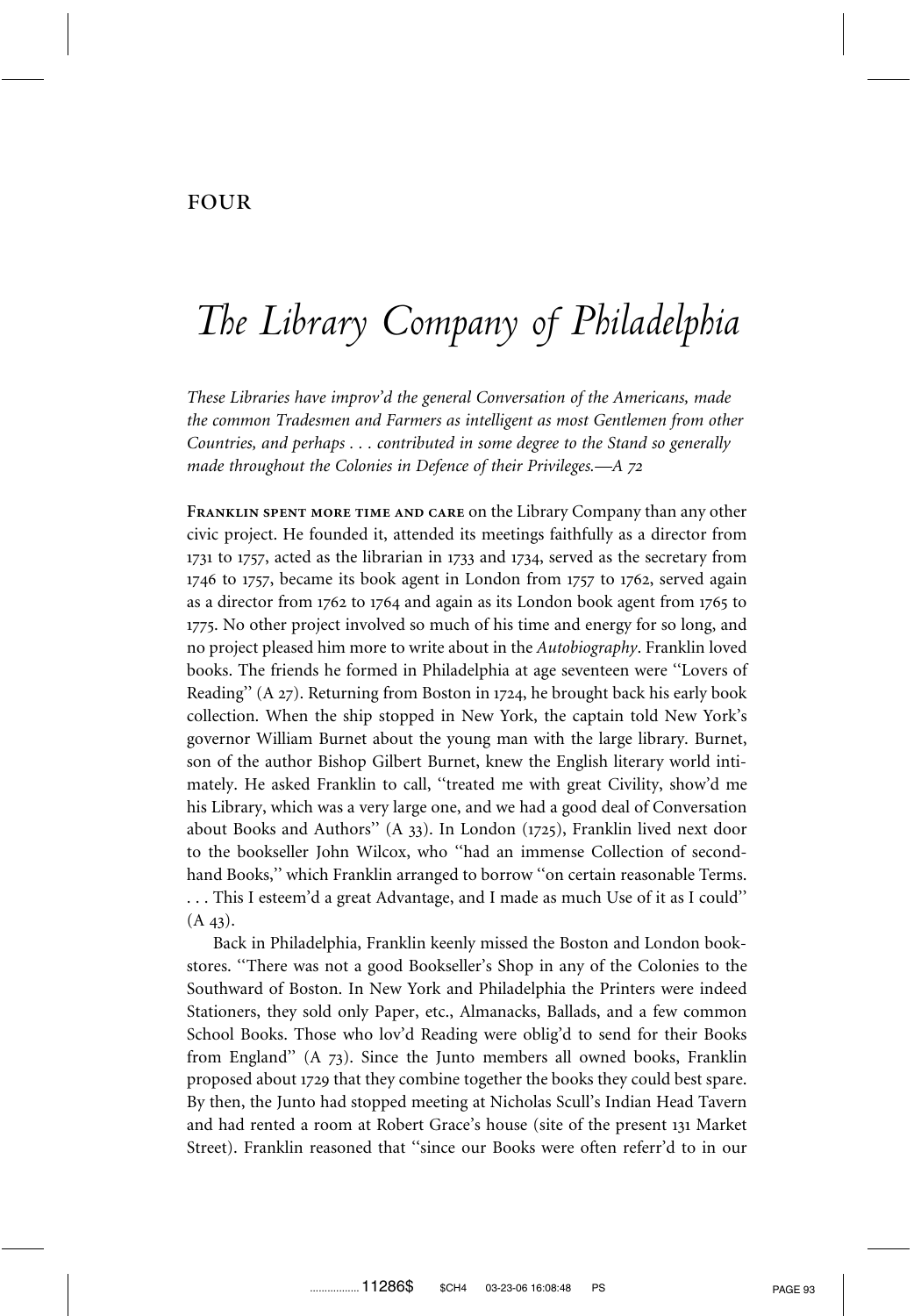Disquisitions . . . it might be convenient to us to have them all together where we met, that upon Occasion they might be consulted.'' Franklin also reasoned that by ''clubbing our Books to a common Library, we should, while we lik'd to keep them together, have each of us the Advantage of using the Books of all the other Members, which would be nearly as beneficial as if each owned the whole'' (A 71). By uniting with others in a common cause, one could accomplish more than one could possibly do alone.

The members liked the proposal, ''and we fill'd one End of the Room with such Books as we could best spare.'' Franklin was disappointed, however, for "the Number was not so great as we expected." And though the Junto members used the books in their discussions and though they benefitted from borrowing them, a few disappeared and others were hard-used and damaged. The experiment failed. Franklin reported, ''some Inconveniences occurring for want of due Care of them, the Collection after about a Year was separated, and each took his Books home again'' (A 72).

## **Organized**

The failure inspired Franklin. How could he establish a book collection that would not have the ''inconvenience'' of the owner's disgust at finding his books missing or misused? He probably proposed the subscription library to the Junto in the spring of 1731. Each subscriber would pay forty shillings to join the library and ten shillings a year as an annual contribution for buying more books. The Junto members evidently agreed. ''I drew a Sketch of the Plan and Rules that would be necessary, and got a skilful Conveyancer Mr. Charles Brockden to put the Whole in Form of Articles of Agreement to be subscribed.'' The subscribers would annually elect ten directors and a treasurer, and the directors would elect a secretary. The ''Instrument of Association'' for the Library Company of Philadelphia was dated 1 July 1731. Franklin recalled nearly fifty years later that ''when we were about to sign the above-mentioned Articles, which were to be binding on us, our Heirs, etc. for fifty Years, Mr. Brockden, the Scrivener, said to us, 'You are young Men, but it is scarce probable that any of you will live to see the Expiration of the Term fix'd in this Instrument.'" Franklin happily noted, "A Number of us, however, are yet living'' (A 74).

As a printer, Franklin worked with iconology in watermarks, on paper currency, and coats of arms for bookplates and other purposes. He displayed his own creative iconographic talent in designing a seal for the Library Company: "two books open, each encompass'd with glory, or beams of light, between which water streaming from above into an urn below, thence issues at many vents into lesser urns, and motto circumscribing the whole, *Communiter bona profundere deum est*.''1 He also no doubt wrote the motto: ''To pour forth benefits for the common good is divine.'' He used the motto in the 1741 *Catalogue* of the Library Company, in the book labels of the company, and in his introduction to a plan for benefitting the New Zealand natives on 29 August 1771. Philip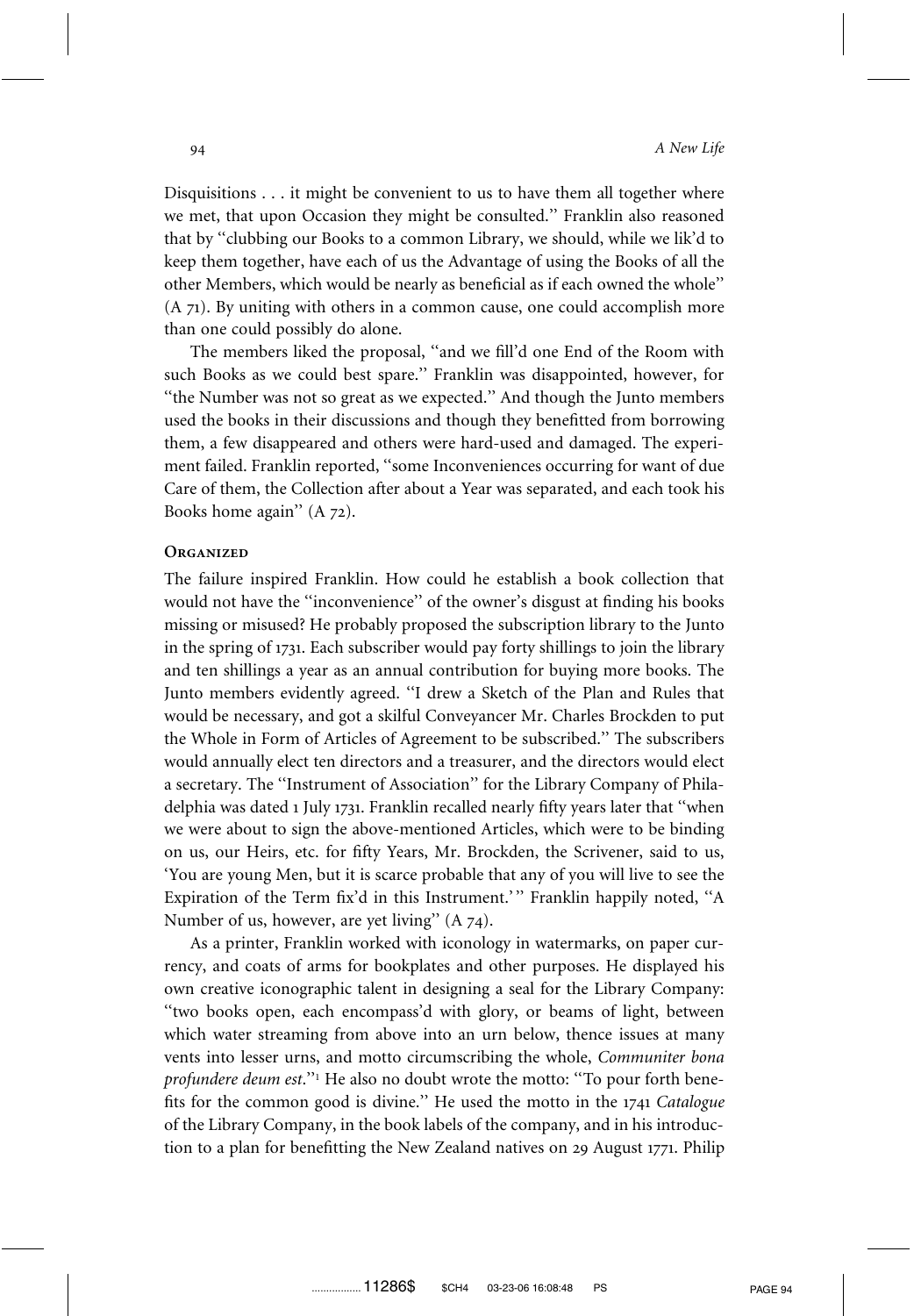Syng, goldsmith and a Junto member, made the original die, which is extant at the Library Company.

According to the Library Company's articles of association, Franklin named the ten directors, the treasurer, and the secretary. They would serve until a meeting of the subscribers, which would take place on the first Monday in May, when the officers for the following year were to be elected. Thereafter, annual elections would be held. Franklin appointed as the first directors Thomas Hopkinson, William Parsons, Philip Syng, Thomas Godfrey, Anthony Nicholas, Thomas Cadwalader, John Jones, Jr., Robert Grace, Isaac Penington, and himself. In addition, he appointed William Coleman, Jr., treasurer, and Joseph Breintnall, secretary. Parsons, Godfrey, Grace, Coleman, Breintnall, and Franklin had been original Junto members. Hopkinson, Syng, and Nicholas had probably become Junto members before 1731. Altogether, at least nine of the first appointed twelve officers belonged to the Junto; the three exceptions were Cadwalader, Jones, and Penington. Dr. Thomas Cadwalader (1707–79) was later a member of the American Philosophical Society; John Jones, Jr., was a Quaker shoemaker who became a Freemason in 1737; and Isaac Penington (1700–1742), farmer, became a justice and sheriff of Bucks County. All were young men; most were artisans. The wealthiest were probably the merchants William Parsons and Robert Grace. The two professional men were Hopkinson, a lawyer, and Cadwalader.

The articles of association specified that each member after the first fifty must be approved by the directors, sign the articles, and pay the subscription. Admitting new members and selecting new books were the directors' ordinary duties. Franklin interjected a comment on vanity and psychology into his reminiscence about organizing the Library Company: ''The Objections and Reluctances I met with in Soliciting the Subscriptions, made me soon feel the Impropriety of presenting one's self as the Proposer of any useful Project that might be suppos'd to raise one's Reputation in the smallest degree above that of one's Neighbours, when one has need of their Assistance to accomplish that Project.'' Franklin soon learned how to avoid this difficulty. He presented himself merely as a spokesperson: ''I therefore put my self as much as I could out of sight, and stated it as a Scheme of *a Number of Friends* [Franklin punned], who had requested me to go about and propose it to such as they thought Lovers of Reading. In this way my Affair went on more smoothly, and I ever after practis'd it on such Occasions; and from my frequent Successes, can heartily recommend it. The present little Sacrifice of your Vanity will afterwards be amply repaid. If it remains a while uncertain to whom the Merit belongs, someone more vain than yourself will be encourag'd to claim it, and then even Envy will be dispos'd to do you Justice, by plucking those assum'd Feathers, and restoring them to their right Owner'' (A 74–75).

Franklin invested hundreds of hours annually in the fledgling institution. ''So few were the Readers at that time in Philadelphia, and the Majority of us so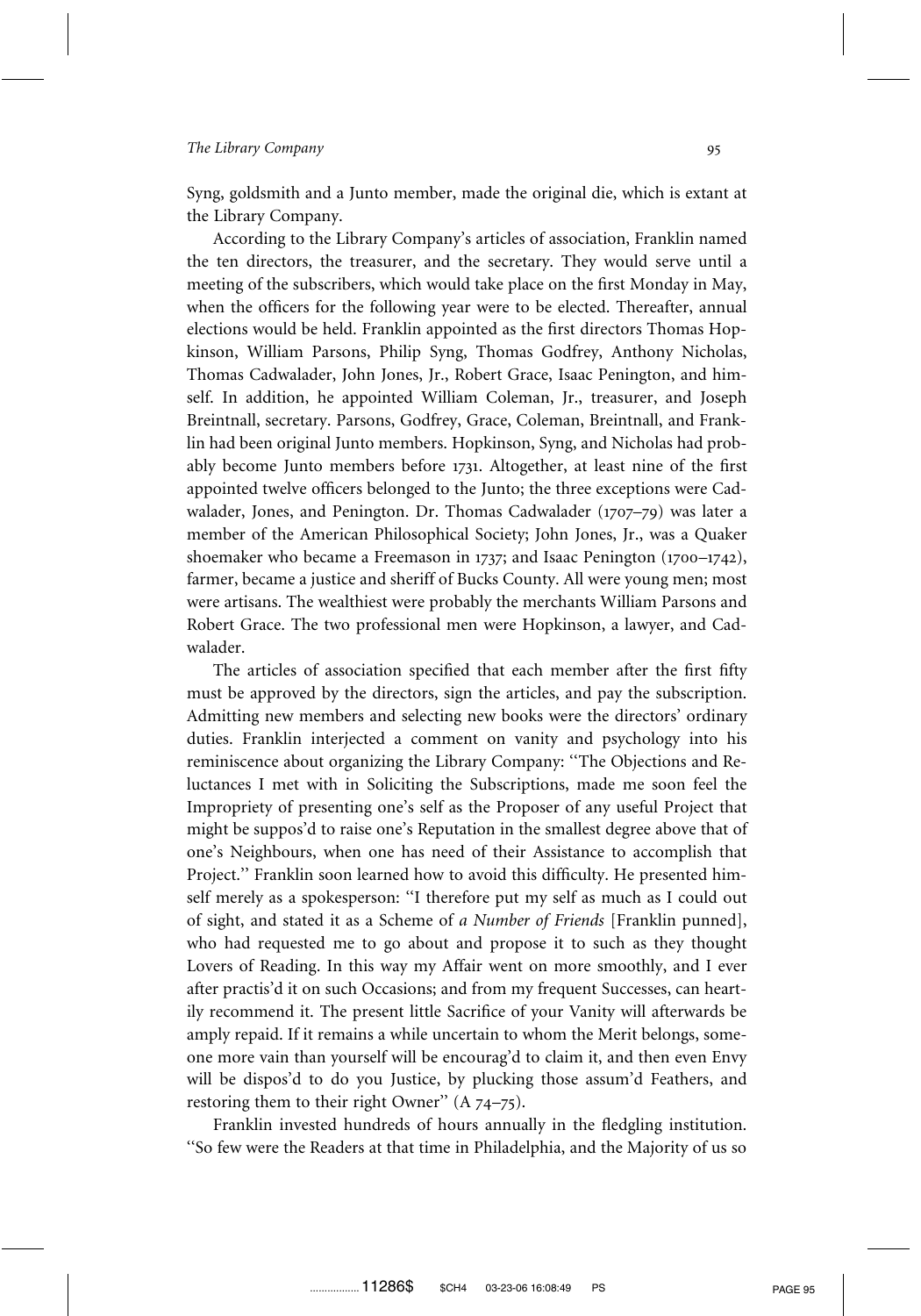

*Figure 6. The Library Company seal, drawn by Nian-Sheng Huang from the impression made by Philip Syng's die. Franklin created numerous original emblems, but the Library Company's seal was perhaps his earliest. Franklin described the design as ''two books open, each encompass'd with glory, or beams of light, between which water streaming from above into an urn below, thence issues at many vents into lesser urns, with a motto circumscribing the whole,* Communiter bona profundere deum est*.'' The motto may be translated: ''To pour forth benefits for the common good is divine.''*

*Franklin's design is intriguing. Books often represent knowledge and the traditions of culture. Being ''encompass'd with glory'' usually represented divinity, and ''beams of light'' (if they can be distinguished from ''glory'') may also (like books) suggest enlightenment and knowledge. Water is an archetypal symbol of fertility and in this context implies ever-increasing knowledge. The passing from one urn into many emphasizes the theme of fecundity, the continual enrichment of knowledge and tradition through books. The motto ''*Communiter bona profundere deum est*'' reinforces the suggestions of divinity and fecundity and emphasizes that learning and knowledge are for the common good of humanity and that to multiply them is to imitate the divine. The original die made by Philip Syng sometime before 24 April 1732 is at the Library Company. The impression of Syng's die is courtesy of the Library Company of Philadelphia.*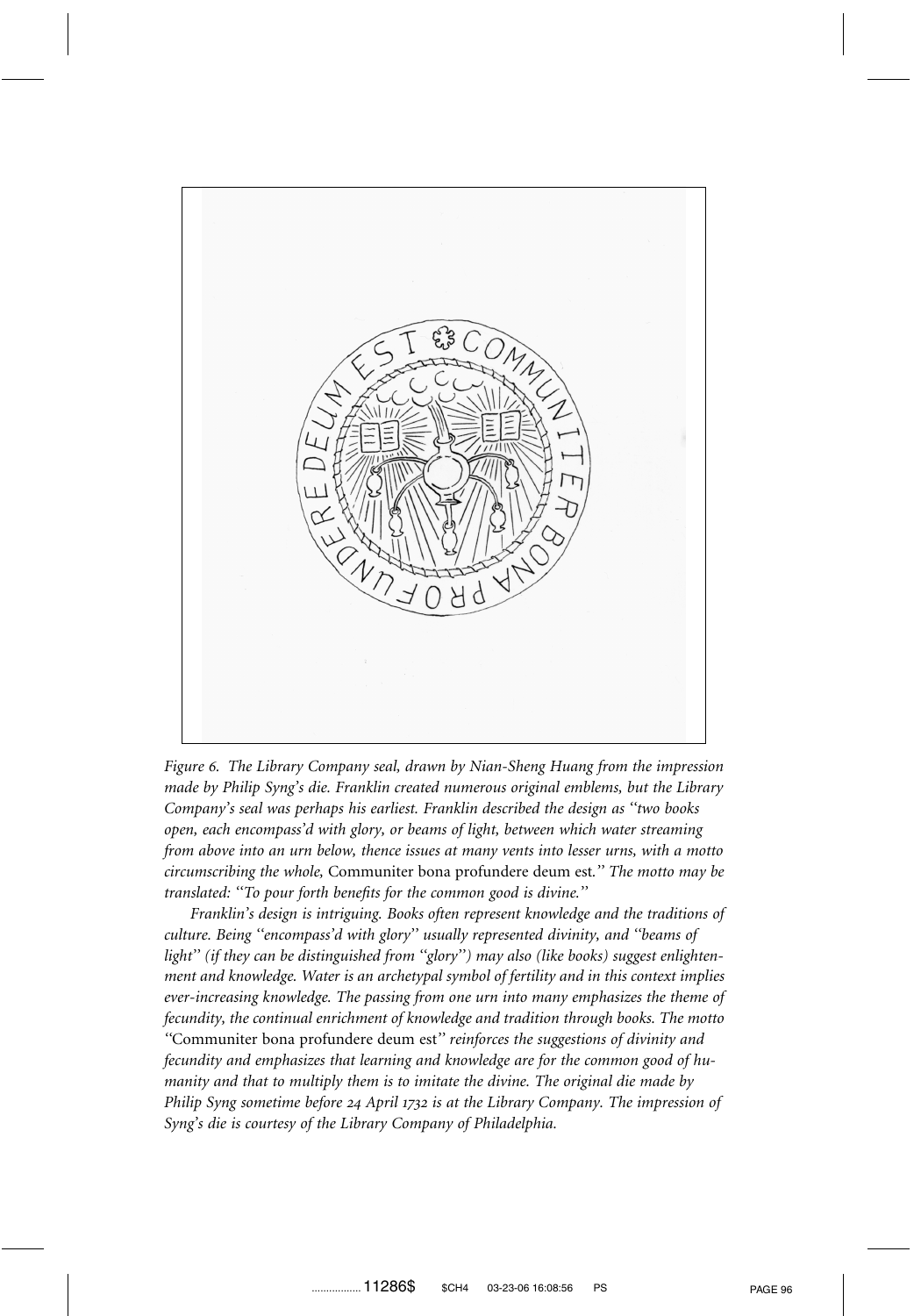poor, that I was not able with great Industry to find more than Fifty Persons, mostly young Tradesmen, willing to pay down for this purpose Forty shillings each, and Ten Shillings per Annum'' (A 74). But by Monday, 8 November 1731, he had come up with fifty subscribers and notified Joseph Breintnall, secretary. Breintnall thereupon called the first meeting of the Library Company directors for 5 p.m. at Nicholas Scull's Bear Tavern. Treasurer William Coleman gave his bond then. Franklin proposed that the treasurer should attend one evening later in the week at Scull's to begin receiving the subscriptions, and that one-third or more of the subscribers should be notified to bring in their money. Further, the treasurer should attend at Scull's another evening to receive the subscribers who lived out of town or were not as likely to have their money ready. At that first meeting, Franklin and the other directors optimistically expected that they could soon send off a book order to England, but they found that funds came in slower than pledges—and some persons who had pledged changed their minds. Franklin probably printed the ''Subscription Receipts'' for the Library Company the following day, Tuesday, 9 November.

# **Early Members**

Treasurer William Coleman was to be at Nicholas Scull's Bear Tavern on the following Thursday, 11 November, from six till nine to receive subscriptions. The messenger, however, mistakenly told the subscribers 10 November. The treasurer and the secretary learned of the mistake and attended at Scull's that evening, when ten persons paid their forty shillings: Robert Grace (share no. 1), Thomas Hopkinson (share no. 2),<sup>2</sup> Benjamin Franklin (share no. 3), John Jones, Jr. (4), Joseph Breintnall (5), Anthony Nicholas (6), Thomas Godfrey (7), Joseph Stretch (8), Philip Syng, Jr. (9), and John Sober (10). Thomas Cadwalader (11) had paid but had not signed the oath before leaving the province.<sup>3</sup> It was a disappointing turnout: all but John Sober and the hatter Joseph Stretch, who later became a Pennsylvania assemblyman, were officers. The library now had eleven paid-up members.

Twelve more persons paid the following night: Joseph Wharton (share no. 12); Nicholas Reddish (13); Richard Standley (14); Samuel Hale (15); merchant David Bush (16); Francis Richardson (17); John Nicholas (18); John Roberts (19); Charles Read, Jr. (20); Evan Morgan (21); Thomas Edwards (22); and Alexander Paxton (23). Though the minutes record that John Tomkins sent in his subscription by a proxy on 11 November, he did not take the oath until 14 November 1733, so his share (no. 56) was dated then. Including Tomkins, the Library Company now had twenty-four members—less than half of those who had promised to join.

Franklin notified the remaining library subscribers to come to Owen Owens's tavern to pay their subscription on Monday, 29 November. Only one additional member came, Rees Lloyd (share no. 24). On 13 December, Monday, the directors met at Nicholas Scull's. Franklin said he would ask Charles Brockden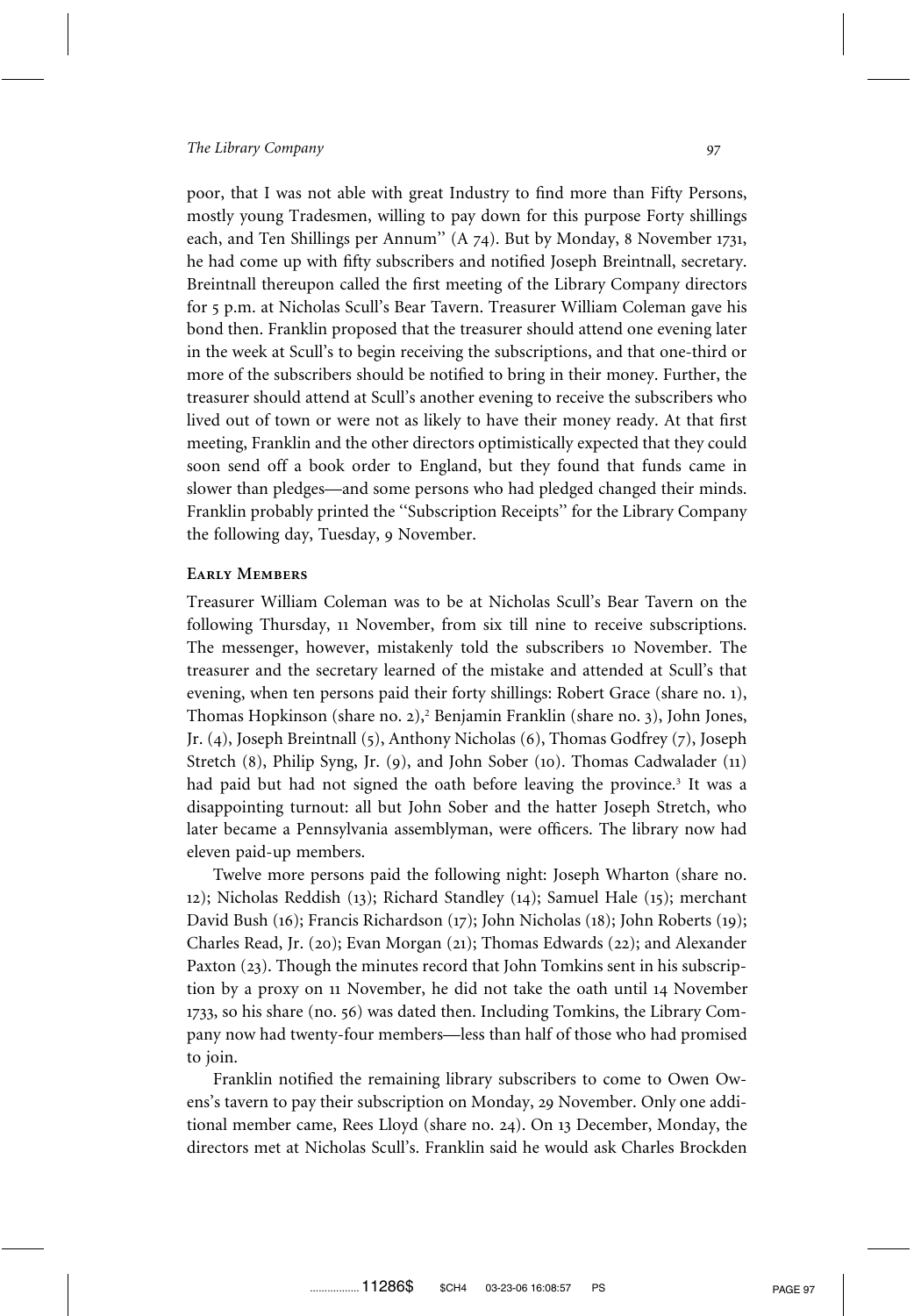what he would charge for drawing up an instrument of partnership in the Library Company and whether he would accept a certificate instead of cash toward it. The next day Benjamin Eastburn (share no. 25) paid his subscription. The directors met on 8 January, 10 January (the time of the regular monthly meeting but only six persons turned up, ''the weather being exceeding cold''), and 20 March, when Franklin agreed to print a short note to send to all delinquent subscribers. They were asked ''to appear without Fail, either to pay or relinquish; that it may then be known who are, and who are not concerned'' (1:230).

The directors met at Scull's that following Saturday night, 25 March, to receive subscriptions. New shareholders were: Josiah Rolfe (share no. 26); Thomas Potts, Jr (27); Jacob Duché (28); William Maugridge (29); Nicholas Cassell (30); James Fox (31), who sold his share to Edward Evans on 11 December 1732; Benjamin Paschall (32); Thomas Green (33); William Parsons (34); and Louis Timothée (35), who sold his share to Joshua Richey on 28 January 1734. Ephraim Andrews and Isaac Brown relinquished their shares. Later in 1732, but before the election on 1 May, Nicholas Scull (share no. 36), an original Junto member, paid his subscription; so did Henry Pratt (share no. 37); Isaac Penington (38), who sold his share to Anthony Benezet on 17 August 1734; and Hugh Roberts (39), another Junto member and good friend of Franklin. These were the founding members of the Library Company.

At a directors' meeting on 29 March 1732, Thomas Godfrey reported that James Logan had ''let him know he had heard of their Design and approved of it and would willingly give his Advice in the Choice of the Books. Upon this Information he was desired to return the Thanks of the Committee to Mr. Logan for his generous offer—And the Committee esteeming Mr. Logan to be a Gentleman of universal Learning, and the best Judge of Books in these Parts, ordered that Thomas Godfrey should wait on him and request him to favour them with a Catalogue of suitable Books against tomorrow Evening.'' The next day Godfrey and Franklin called on Logan at Stenton and stayed with him until late. By the time they returned, the directors waiting at Scull's had adjourned until the next evening. That night, Friday, 31 March 1732, they revised the list supplied by Logan<sup>4</sup> and gave it to Thomas Hopkinson (who was about to leave for London), together with Robert Grace's note for £45 drawn on the London merchant Peter Collinson. The exchange marked Franklin's first known connection (albeit an indirect one) with Collinson, who gradually became a close friend.

The amount of the bill,  $\pounds$ 45, might suggest that only 25 persons had subscribed and that only  $\epsilon$ 50 pounds had been raised, but the subscriptions were in Pennsylvania currency, and the  $\epsilon_{45}$  note was in sterling. Since  $\epsilon_1$  sterling was worth approximately £1.6 in Pennsylvania currency, the bill represented over  $£72$  in Pennsylvania currency, or the initial subscription for more than 36 persons. In fact, Treasurer Coleman paid £74.5 Pennsylvania currency for Grace's £45 sterling note. Charges for insurance and shipping were additional, so the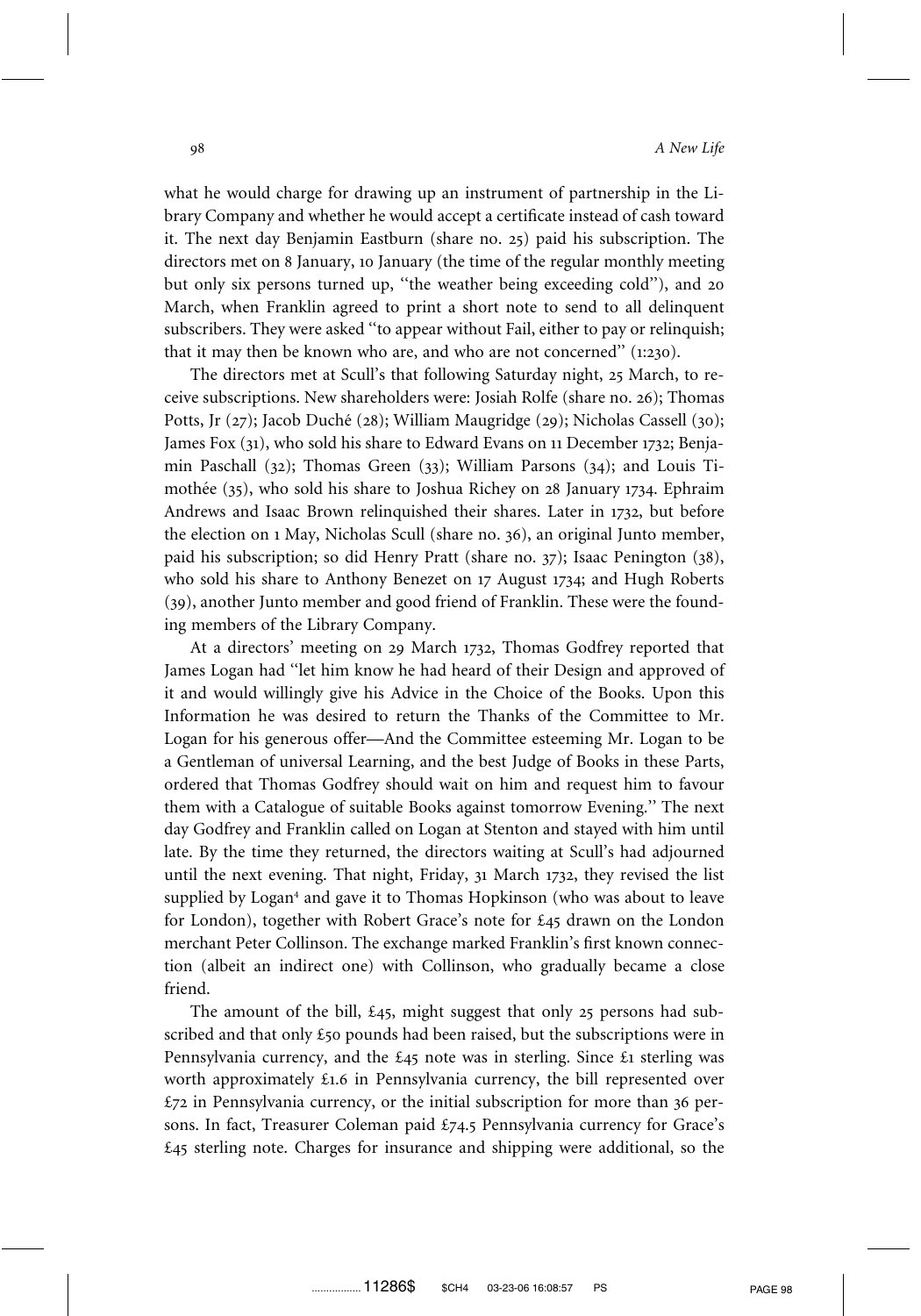initial cost for the books would have required subscriptions from more than forty persons. Furthermore, most if not all of the 56 titles in 141 volumes (including two titles that Peter Collinson generously donated) arrived unbound; that was common, since many persons preferred to have their own binding. The directors had resolved on 8 January 1731/2 to have the books covered with sheathing paper and arranged to pay the bookbinder Stephen Potts, who was currently living and boarding with Franklin, for it.

Charles Brockden presented the Library Company with the instrument he drew for them, and for his work the directors on 24 April 1732 voted him a present of his payment as a subscriber and also sixteen years freedom of the company—that is, he was excused from paying the yearly payment during that time. (In the list of subscribers, his share, no. 54, is dated the following year.) Their attention having been called to the extraordinary services performed by some members, the directors asked Joseph Breintnall, Philip Syng, and Benjamin Franklin to present charges for their time and efforts. All three ''generously declined,'' but the directors, ''other than the said B. Franklin and Philip Syng in their own Cases,'' insisted they accept the following: ''Vizt, Joseph Breintnall for his Time Trouble and Expence as Clerk to Mr. Brockden, in taking down the rough Draught of the Library Instrument and engrossing it, Six Years Freedom of the Company, Philip Syng for making and engraving the Company's Seal, two Years like Freedom of the Company, and B. Franklin for printing Certificates Advertisement &c. two Years Freedom also.'' Since the annual dues were ten shillings, Franklin and Syng were each paid twenty shillings for their extra work.

# **Election, 1732**

On Monday, 1 May 1732, Franklin missed the monthly Freemasons' meeting (paying a shilling for his absence) in order to attend Nicholas Scull's tavern for the Library Company's first election. The subscribers chose the following directors: Franklin, William Parsons, Thomas Godfrey, Anthony Nicholas, Robert Grace, John Jones, Jr., John Nicholas, Hugh Roberts, Henry Pratt, and William Maugridge. William Coleman was elected treasurer, and the directors appointed Breintnall secretary. Since Franklin was listed first, he probably had the most votes (or tied for the most) and acted as the executive officer. Philip Syng asked not to be elected a director that year, Thomas Hopkinson and Dr. Thomas Cadwalader were both in England, and Isaac Penington, the Bucks County farmer, lived too far away to attend. Two of the four new directors, Maugridge and Roberts, were Junto members. Hugh Roberts subscribed on 1 May (evidently just before being elected a director) and paid his subscription a week later on 8 May. The silversmith Henry Pratt and the carpenter John Nicholas were the other new directors. During the 1732–33 year, Franklin evidently attended every directors' meeting, though two meetings did not record attendance.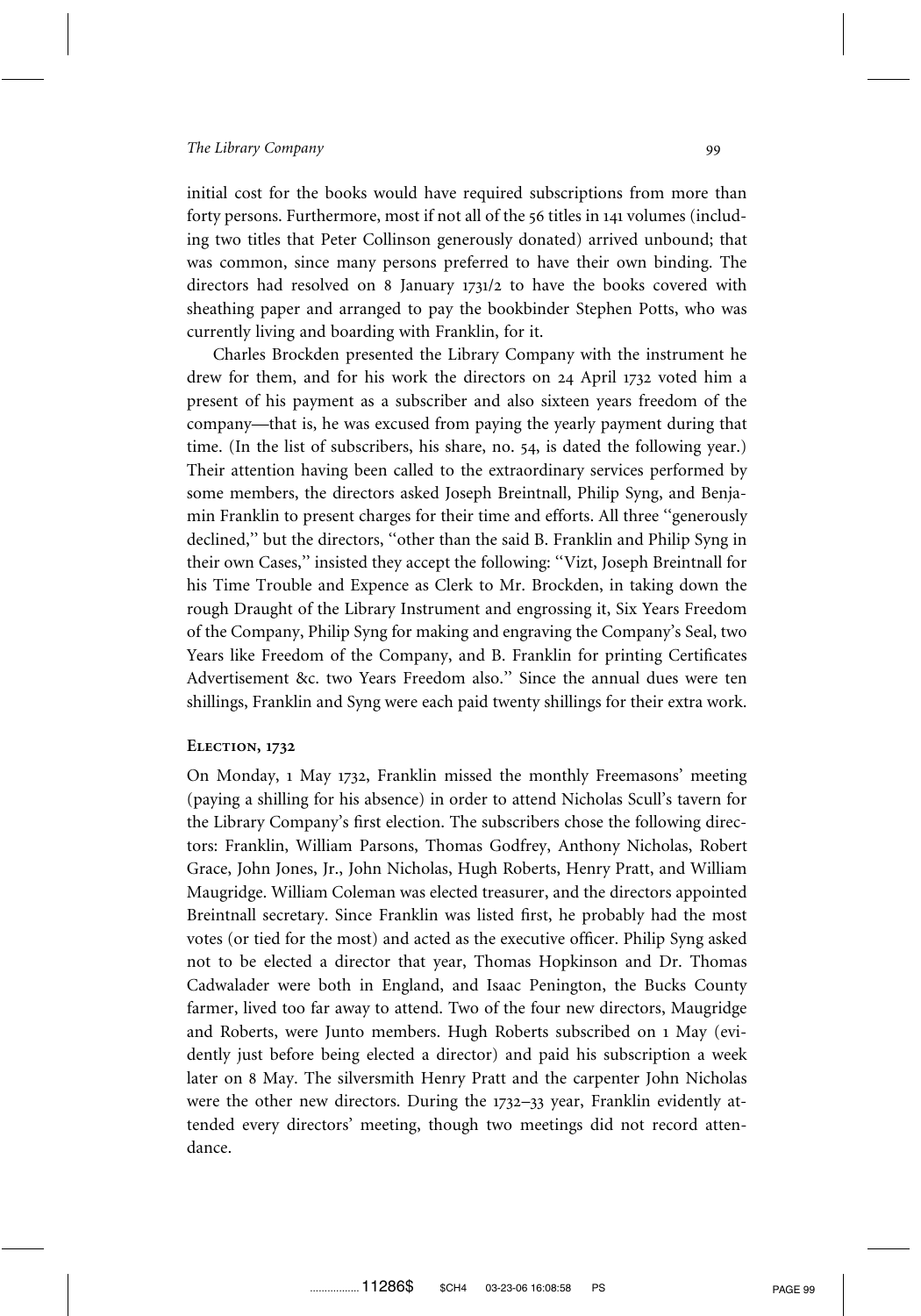## **Books**

At the end of October 1732, the ship *Molly*, Captain Samuel Cornock from London, brought the Library Company's first order of books, together with a catalogue and notes by Thomas Hopkinson.<sup>5</sup> He informed the directors that Peter Collinson had been of great assistance and had donated two titles: *A View of Sir Isaac Newton's Philosophy* (London: S. Palmer, 1728) by Franklin's former London acquaintance Henry Pemberton, and Philip Miller's *Gardeners Dictionary* (London, 1731). The boxes of books were taken to Grace's house in Jones Alley, now Pewter Platter Alley, behind 47 Market Street. The most expensive volumes were the eight folios: Andrea Palladio's two-volume *Architecture* (London: Darby, 1721); the two-volume *Works of Tacitus*, translated by Thomas Gordon (London: Woodward and Peele, 1728–31); *The Historical and Chronological Theatre of Christopher Helvicus* (London: M. Flesher, 1687); Thomas Wood, *An Institute of the Laws of England* (London: Nutt and Gosling, 1728); Algernon Sydney, *Discourses Concerning Government* (London: Darby, 1704); Samuel Puffendorf, *Of the Law of Nature and Nations* (London: Walthoe, 1729); Nathaniel Bailey, *Dictionarius Britannicum: Or a More Compleat Universal Etymological English Dictionary Than Any Extant* (London: T. Cox, 1730); and Thomas Stanley, *The History of Philosophy* (London: Battersby et al., 1701).

The Library Company purchased far less theology than most eighteenthcentury libraries and more science and literature.6 Although James Logan was probably responsible for a number of titles in the first order, especially those in the classics (in the best English translations), the following seem to show Franklin's influence: eight volumes of *Plutarch's Lives* (London: Tonson, 1727); Xenophon's *Memorable Things of Socrates* (London: J. Batley, 1722); Daniel Defoe's two-volume *Complete Tradesman* (London: Rivington, 1732); four volumes of the Port Royal *Moral Essays* (London: Parker, 1724); eight volumes of Addison and Steele's *Spectator* (London: Tonson, 1726); four volumes of Steele's *Tatler: i.e., The Lucubrations of Isaac Bickerstaff* (London: Nutt, 1728); two volumes of Steele's *Guardian* (London, 1729); three volumes of Addison's *Miscellaneous Works* (London: Tonson, 1726); James Greenwood's *Essay Towards a Practical English Grammar* (London: Bettesworth, 1729); and John Brightland [i.e., Charles Gildon], *A Grammar of the English Tongue* (London: Roberts, 1721). Franklin had read most of these but evidently thought they should be in the Library Company. Of the nine titles ordered but not secured in the first purchase, I suspect Franklin was responsible for John Trenchard and Thomas Gordon, *Cato's Letters* (4 volumes); and for Pierre Bayle's *Critical Dictionary* (five volumes). Both were supplied later. So the subscribers could know what books the Library Company had, Franklin printed a broadside short title list (not extant).

For his own satisfaction, Franklin made a subject breakdown of the first books. He divided them into the following categories: History, Architecture,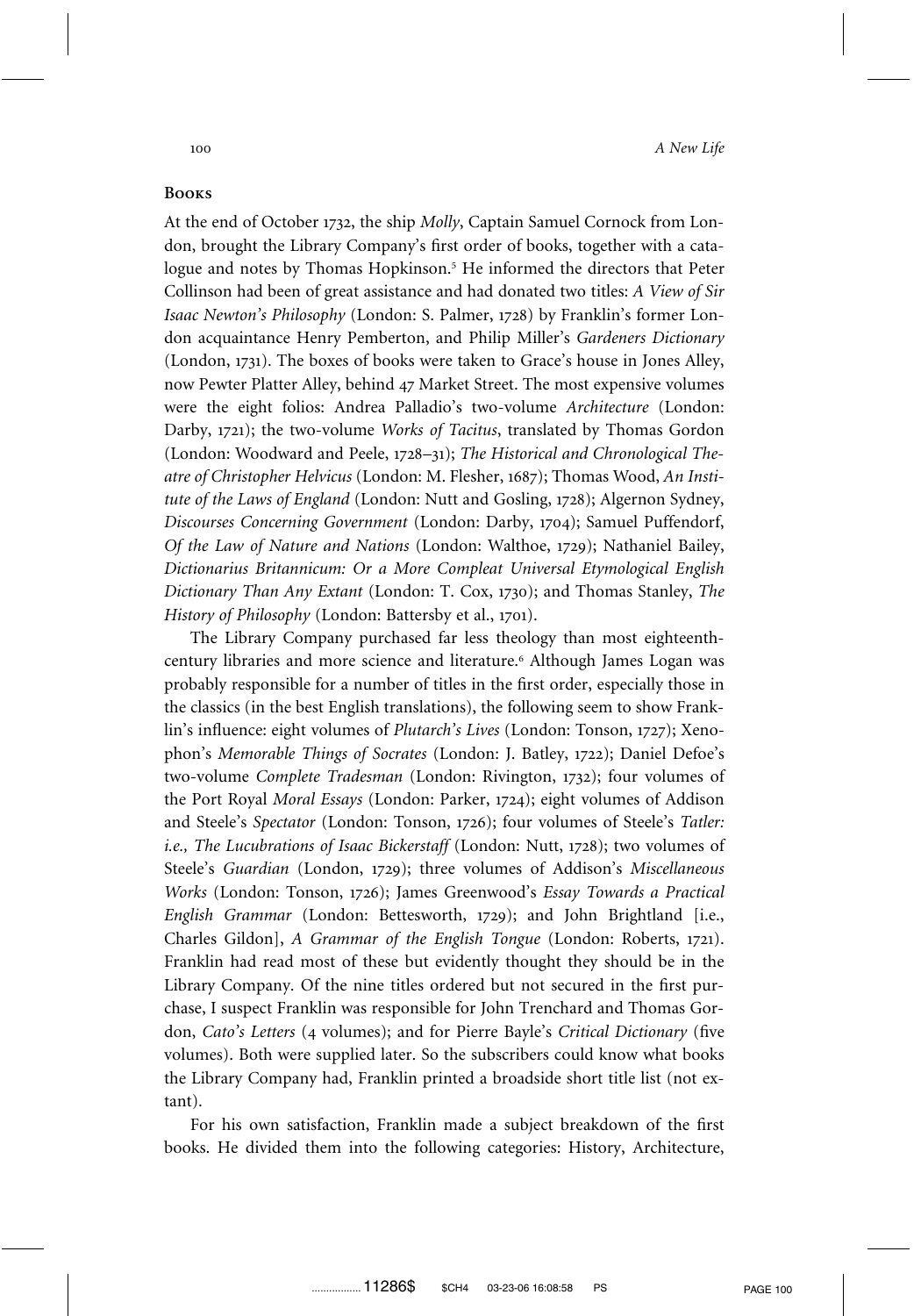Mathematics, Morality, Geography, Physick, Anatomy, Natural Philosophy, Botany, Politicks, ''*The Compleat Tradesman*'' (no category), Animals, Chronology, Logics, Philology, ''Wood's *Institutes*'' (no category), and catalogues. ''History'' had the most titles with nine; ''Morality'' was second with seven, and ''Philology'' was third with six (counting ''Homer's *Iliad* & *Odyssey*'' as one title). The titles he listed under ''Morality'' were ''Spectators, Guardians, Tatlers, Puffendorf's *Law of Nature* &c, Addison's *Works* in 12mo, *Memorable Things of Socrates*, and the *Turkish Spy*.''

Collinson's generosity demanded an acknowledgment. Though Joseph Breintnall as secretary signed the letter to him of 7 November 1732, the minutes show that Franklin wrote it. The concluding paragraph said, ''Every Encouragement to an Infant Design, by Men of Merit and Consideration, gives new Spirit to the Undertakers, strengthens the Hands of all concern'd, and greatly tends to secure and establish their Work; Hence, as well as from the noble Knowledge communicated in the Books you have given us, will arise the lasting Obligation we shall find ourselves under to Mr. Collinson. We wish you every kind of Happiness and Prosperity, and particularly that you may never want Power nor Opportunity of enjoying that greatest of Pleasures to a benevolent Mind, the giving Pleasure to others.''

On 14 November 1732 the directors met for the first time in ''the Library Room.'' What satisfaction they must have felt with their small but valuable treasure trove of useful books. The first order of business was finding a librarian. The logical person was Louis Timothée. He was renting Robert Grace's house, where the Junto met—and where the Library Company's books were now installed. Timothée agreed to keep attendance in the library room on Wednesdays from two to three and on Saturdays from ten till four. At the end of three months, he would be paid three pounds plus whatever further allowance should be thought reasonable. Excepting James Logan, only Library Company members could borrow the books. Each book or set of books had the length of time for which it could be borrowed marked in it. Members could borrow only one book or set at a time and had to sign a promissory note for its return ''undefaced.'' If the book was not returned in good condition, they were required to pay double its value.

The prime mover in the Library Company, Franklin, donated occasional gifts of printing and books to it. At the 11 December 1732 meeting, the directors asked Franklin his charge for printing a short title catalogue. He replied that he designed the catalogues as presents. Unfortunately, no copy of this broadside catalogue survives, but Edwin Wolf 2nd, has reconstructed its probable contents and suggested that Franklin used the Library Company's motto on the broadside.7 Two months later on 19 February 1733, Franklin presented six books to the Library Company: Languet du Fresnoy, *A New Method of Studying History Geography and Chronology* (2 volumes, 1730]; [John Locke,] *Two Treatises on Government* (1698); *A Collection of Several Pieces of Mr. John Locke* (1720; it in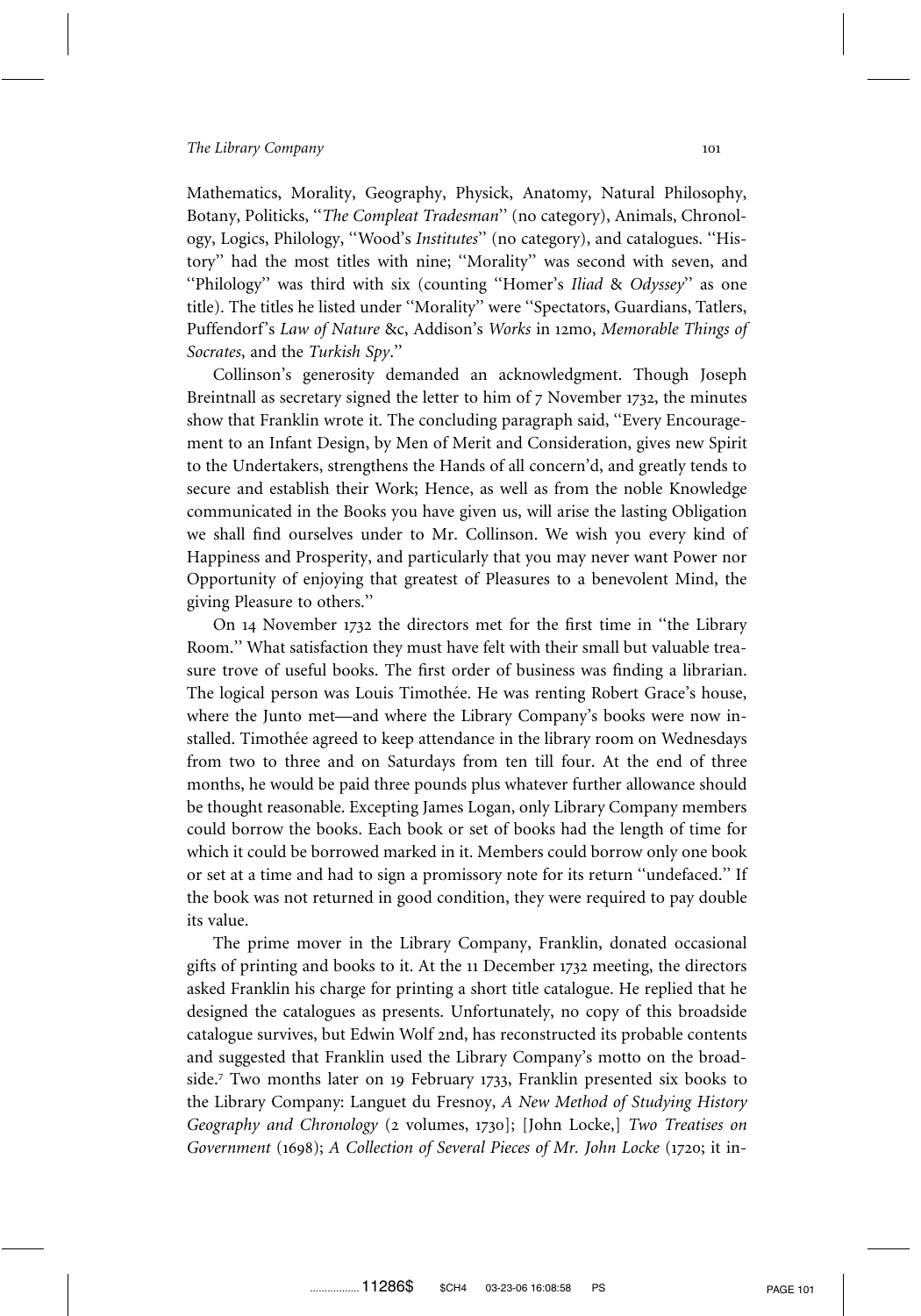cluded Locke's ''Rules of a Society which met once a Week for the Improvement of useful knowledge,'' a model for the Junto); *Essays of Michael de Montaigne, v. 1 & 3* (1685); *Burgersdicius's Logic* (1697); and *Logic, or The Art of Thinking by Messers Port Royal* (1717). The last had been one of his childhood books, mentioned in the *Autobiography* (A 15) and bears his early signature (illustrated in Volume 1, Figure 5.)

A stranger offered to sell Amedée Francois Frezier's *Voyage to the South Sea and along the Coasts of Chile and Peru* to the library, and the directors made this first additional purchase on 3 March 1732/3. At the 12 March meeting the new member William Rawle, who operated a ferry to New Jersey, presented Edmund Spenser's six-volume *Works*, which included *The Faerie Queen*.

The membership receipt (share no. 44) dated 20 January 1732/3 of the pacifist Quaker James Morris, a Philadelphia County assemblyman from 1739 to 1749, is the earliest one extant. Printed by Franklin, the receipt is signed by William Coleman as treasurer. In the book of shares, Morris's share was recorded on 14 December 1732. After the initial members joined, there were three stages in the admission process: first, the members voted to allow a person to join (that action was generally recorded in the minutes); second, the nominee paid the fee; and third, he signed the articles. Not infrequently, after a candidate was admitted, months passed before he paid (which could be done by sending in the money) and then subscribed (which had to be done in person).

## **Routines**

The directors began meeting in 1731 at Nicholas Scull's Bear Tavern on the southwest corner of Market and Third Streets. After the books arrived, they were put in the "Library Room" in the house that Louis Timothée was renting from Robert Grace. The directors met there, from 14 November 1732 until 8 April 1734, when they began meeting at John Roberts's coffeehouse, located ''in High Street near the Market."<sup>8</sup> In early April 1739, Roberts moved to Second Street. He died later that year, but the directors continued to meet at the Widow Roberts's coffeehouse until 1745. That year Breintnall opened a tavern, the Hen and Chickens, on Fourth Street between Market and Chestnut, and the directors met there. After his death on 16 March 1746, they continued to meet at the Widow Breintnall's.

On Monday, 7 May 1733, the subscribers were asked to bring in their first annual payment of ten shillings "at the House of Mr. Louis Timothée, where the Library is kept, in the Ally next the Boar's-Head Tavern, at Two in the Afternoon.'' They then had their second election. The directors chosen were Franklin; Junto members William Parsons, Thomas Hopkinson, Hugh Roberts, Thomas Godfrey, and Robert Grace; tavern-keeper Henry Pratt, who had been elected a member of St. John's Masonic Lodge with Franklin; Dr. Thomas Cadwalader, whose *Essay on the West-India Dry-Gripes* Franklin printed in 1745; William Rawle; and the cordwainer John Jones, Jr., who became a member of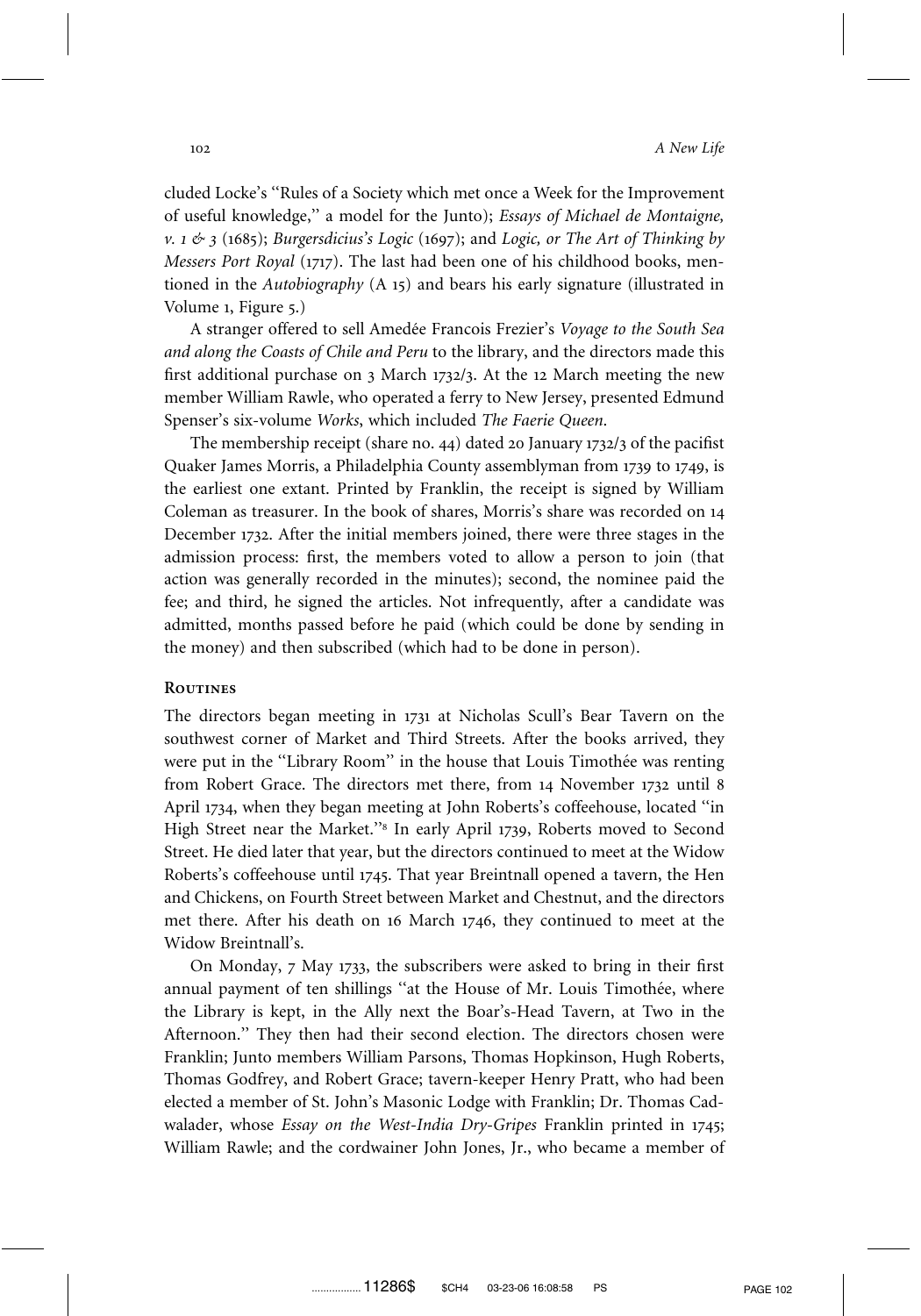St. John's Lodge in 1737. William Coleman was reelected treasurer, and the directors again chose Joseph Breintnall as secretary. Dr. Thomas Cadwalader and William Rawle replaced Anthony Nicholas and John Nicholas. On 10 December, Anthony Nicholas was elected a director in the room of Robert Grace, who had sailed to Barbados. During the year 1733–34, Franklin attended all but two meetings: visiting New England in the fall of 1733, he was absent on 10 September and 8 October.

No doubt hoping to encourage the chief proprietor to make a contribution to the Library Company, Franklin proposed an address to Thomas Penn, who had come to Pennsylvania the previous August. He prepared the letter with Hopkinson, Coleman, and Breintnall on 15 May 1733. Since Franklin chaired the committee, he presumably wrote the draft. Though some Quaker directors wanted a plainer style, the committee's document was adopted. The fair copy was dated 16 May and signed by Breintnall as secretary. It began by welcoming Thomas Penn to the province and praised Pennsylvania and its inhabitants: ''Your Province of Pennsylvania, Sir, happy in its Climate and Situation, and in the Constitution of its Government, is thought to be no less happy in the Native Genius of its People; prone as it is to Industry, and capable of every kind of Improvement.'' Like the Maryland poet Richard Lewis, Franklin echoed Francis Bacon on the development of civilization:<sup>9</sup> "But when Colonies are in their Infancy, the Refinements of Life, it seems, cannot be much attended to. To encourage Agriculture, promote Trade, and establish good Laws must be the principal Care of the first Founders; while other Arts and Sciences, less immediately necessary, how excellent and useful soever, are left to the Care and Cultivation of Posterity. Hence it is that neither in this, nor in the neighbouring Provinces, has there yet been made any Provision of a publick generous Education.'' The Library Company was a small beginning. ''And when on this Account we address a Son of the great and good, and ever memorable William Penn, we are persuaded than [*sic*] an Endeavour, however small, to propagate Knowledge, and improve the Minds of Men, by rendring useful Science more cheap and easy of Access, will not want his Countenance and Protection.'' Franklin closed with an apostrophe expressing the *translatio studii* ideal: ''May your Philadelphia be the future Athens of America.''10 The Library Company's best-known members—the well-to-do Robert Grace; the founder, Franklin; William Rawle; attorney Thomas Hopkinson, Esq.; and Dr. Thomas Cadwalader—presented the address to Thomas Penn on 24 May. The address and Penn's brief reply appeared in the 31 May *Gazette*.

On 28 May the directors completed a new list of books to order. They agreed to a fine of ''One pint of Wine'' for absence and set the meeting time at or before 9 p.m. The books arrived by 2 November and Franklin said on 12 November that he would print a new list of all the books. About that time, Timothée left for Charleston as Franklin's printing partner, and Franklin assumed his duties as librarian. At the 10 December 1733 meeting, Franklin mentioned that Timothee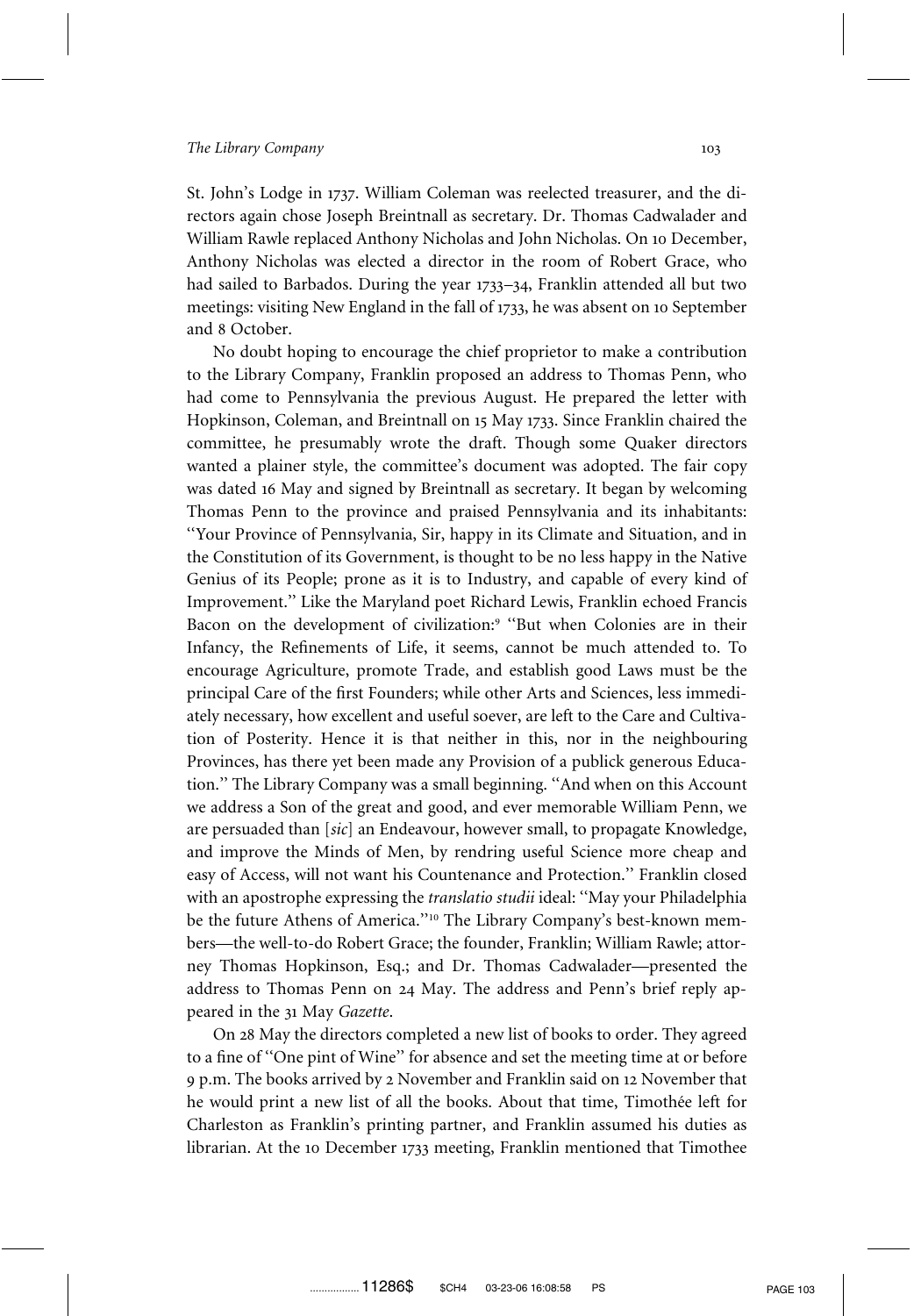had ''been serviceable to him, & that he was willing to officiate for him as Librarian until his current Year should be expired.'' Franklin served as librarian until 11 March 1733/4. The month before, on 11 February, he pointed out that borrowers rarely came on Wednesdays. He proposed, and ''a proper Majority of the said Directors'' agreed, that the library hours should be on ''Saturday & from Four in the Afternoon until Eight. That the Librarians Salary for his Service & finding a Fit Room for the Books shall be at the Rate of Six pounds per Year.'' The Library Company directors determined on 11 March 1734 that Timothée was owed six pounds for two quarters. Then William Parsons was chosen librarian, and on 14 March the directors took his bond. Parsons served as librarian until 1746. Franklin printed blank promissory notes for the librarian to complete when books were borrowed.

Among the new members in 1733–34 were George Boone (share no. 53), the uncle of Daniel Boone; and Franklin's workman Stephen Potts (55), who sold his share the following year. In 1734–35, the new members were James Hamilton (57), future governor and son of Andrew Hamilton; Franklin's friend William Plumsted (58); Dr. John Bard (60), who was probably Franklin's physician before moving to New York in 1746; Samuel Morris (62), who served as a director from 1742 to 1762; Samuel Norris (64), who also served as a director from 1742 to 1762; and John Mifflin (no. 65), a director from 1746 to 1758. The new members were no longer mainly artisans but doctors, lawyers, merchants, and other members of Philadelphia's middle class.

## **Formative Years, 1734–40**

The Library Company was successful in part because of its stable and dedicated officers. Throughout the seven years 1734–40, Franklin, William Coleman, Thomas Hopkinson, Hugh Roberts, and Philip Syng were directors; and for six of the seven years, Dr. Thomas Cadwalader and William Plumsted were also. In 1734 James Morris was elected treasurer, replacing Coleman, who was elected a director. Throughout these years, Morris served as treasurer and Breintnall continued as secretary. In 1738, with the election of William Allen and Reverend Richard Peters as directors, a majority of the Library Company officials were merchants or professional men. After the annual election of new directors on the first Monday in May, the minutes usually recorded the persons with the most votes sequentially. The report for 1734–35 was an exception, for William Rawle's name appeared first; however, when John Mifflin was admitted to the Library Company on 27 August 1734, Franklin's signature came first, suggesting that he was still the chief executive officer. In 1734–35 (the Library Company year ran from May to May), he missed only one meeting, 21 October 1734.

Franklin's attendance provides information for his biography. In 1735 the printer suffered his second major sickness. Like his 1727 illness and the malady that finally killed him, it was pleurisy. Franklin was sick for ''six or seven weeks'' during 1735; he reported that illness in his pamphlet *Some Observations on the*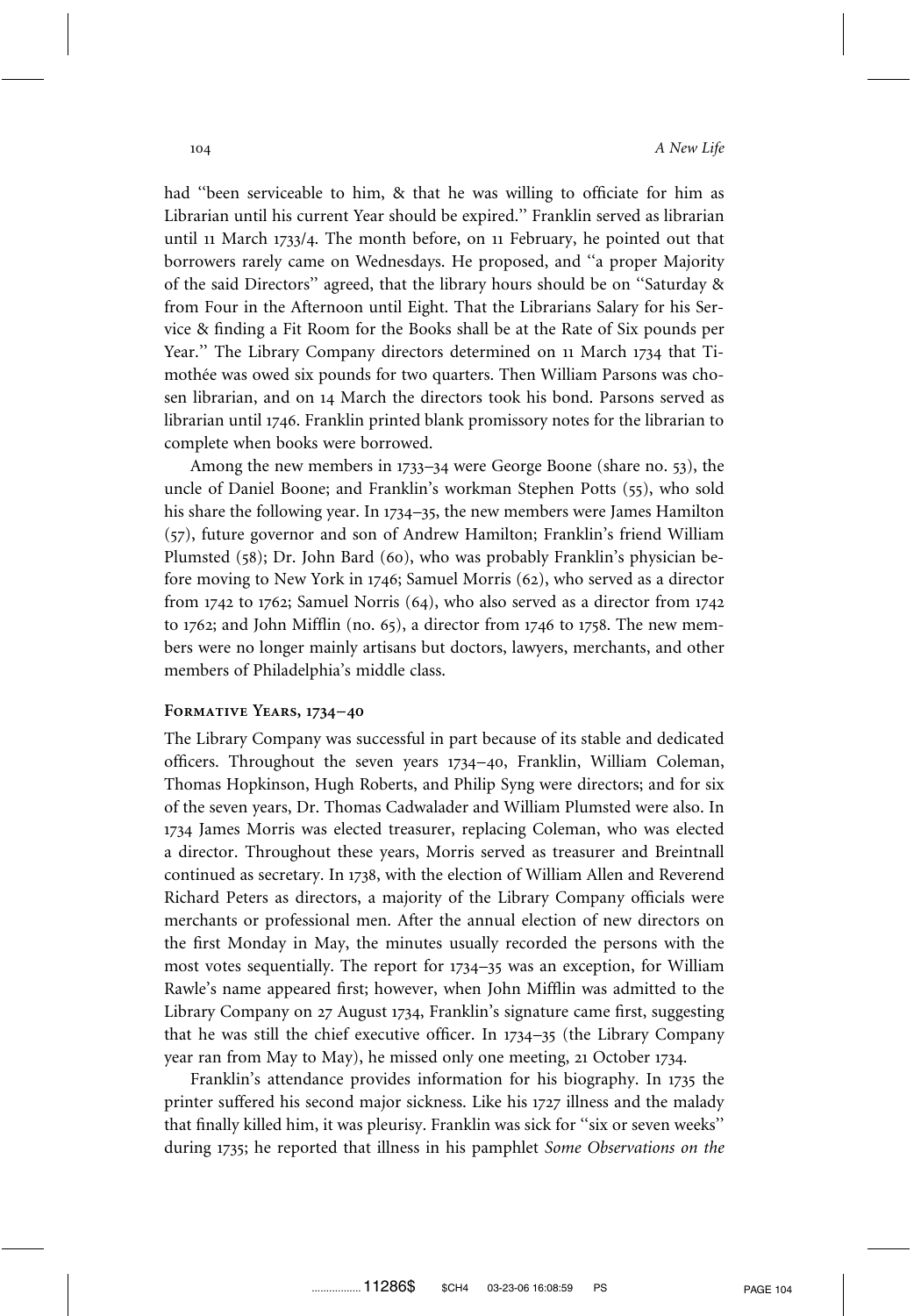*Proceedings against the Rev. Mr. Hemphill* (2:38). Though advertised on 12 June, it did not appear until mid-July. Attendance at the directors' meetings, however, reveals that the July recovery was only temporary. Franklin missed the directors' meetings on 12 May, 9 June, 11 August and 8 September 1735, and 12 January 1736. Evidently he was sick from May through September, with a brief period of recovery in July. And perhaps he was not entirely well until February 1736. In 1736–37, Franklin missed only two meetings, 9 August and 13 September 1736, when he was in New Jersey, printing its paper currency. The following year, 1737–38, Franklin attended all the directors' meetings; in 1738–39, he missed only the 12 March 1739 meeting; and in 1739–40, he again attended all the directors' meetings.

After the death of James Merrewether (share no. 71), a shopkeeper whose obituary Franklin wrote, the directors agreed on 10 May 1742 that Elizabeth North, ''Niece and Devisee of James Merrewether deceased, be allowed to take out Books, conformable to the Rules of the Company.'' Elizabeth North was the first woman to belong to the Library Company and was a second cousin of Deborah Franklin.11 Three years later, she transferred the share to her husband Daniel Benezet on 13 May 1745.

After the younger proprietor John Penn (sometimes called ''The American'' because he was born in America) arrived from England, the directors requested on 13 October 1734 that Franklin and Coleman draw up an address to him. But Franklin was pressed. On 21 October, Coleman presented ''a rough Drought of an Address, in which B. Franklin had not had Leisure to assist, but desired Time either till next Monthly Meeting or if they could complete it sooner then to inform'' Breintnall, who would call a meeting. The directors decided at the 9 December meeting that since the address to John Penn had been delayed for so long, they might as well wait till the election in May, when the whole company of subscribers could vote. On 14 April 1734/5, the directors requested Franklin, Coleman, Hopkinson, and Breintnall to prepare the address to John Penn. It was to be presented by James Hamilton, William Plumsted, William Rawle, Thomas Cadwalader, Franklin, Thomas Hopkinson, and Joseph Breintnall. With a few small alterations, the directors approved it. The *Pennsylvania Gazette* of 5 June 1735 explained that ''the Proprietors being out of Town, it was not presented till last Week'' (31 May). Like the earlier address to Thomas Penn, it celebrated William Penn and the government of Pennsylvania, but it was not so striking as the earlier address. Perhaps Franklin did not write it. He was ill and did not attend the presentation ceremony on 31 May.

Like all librarians, the directors were concerned not only with adding to the collection but keeping track of what was in it, of where on the shelves the books were, and of whether they were currently borrowed. In the two years since Franklin printed the first catalogue, the Library Company's collection had more than doubled, and more books were expected. At the 13 January 1734/5 meeting, the directors asked Franklin to print a new library catalogue. At the February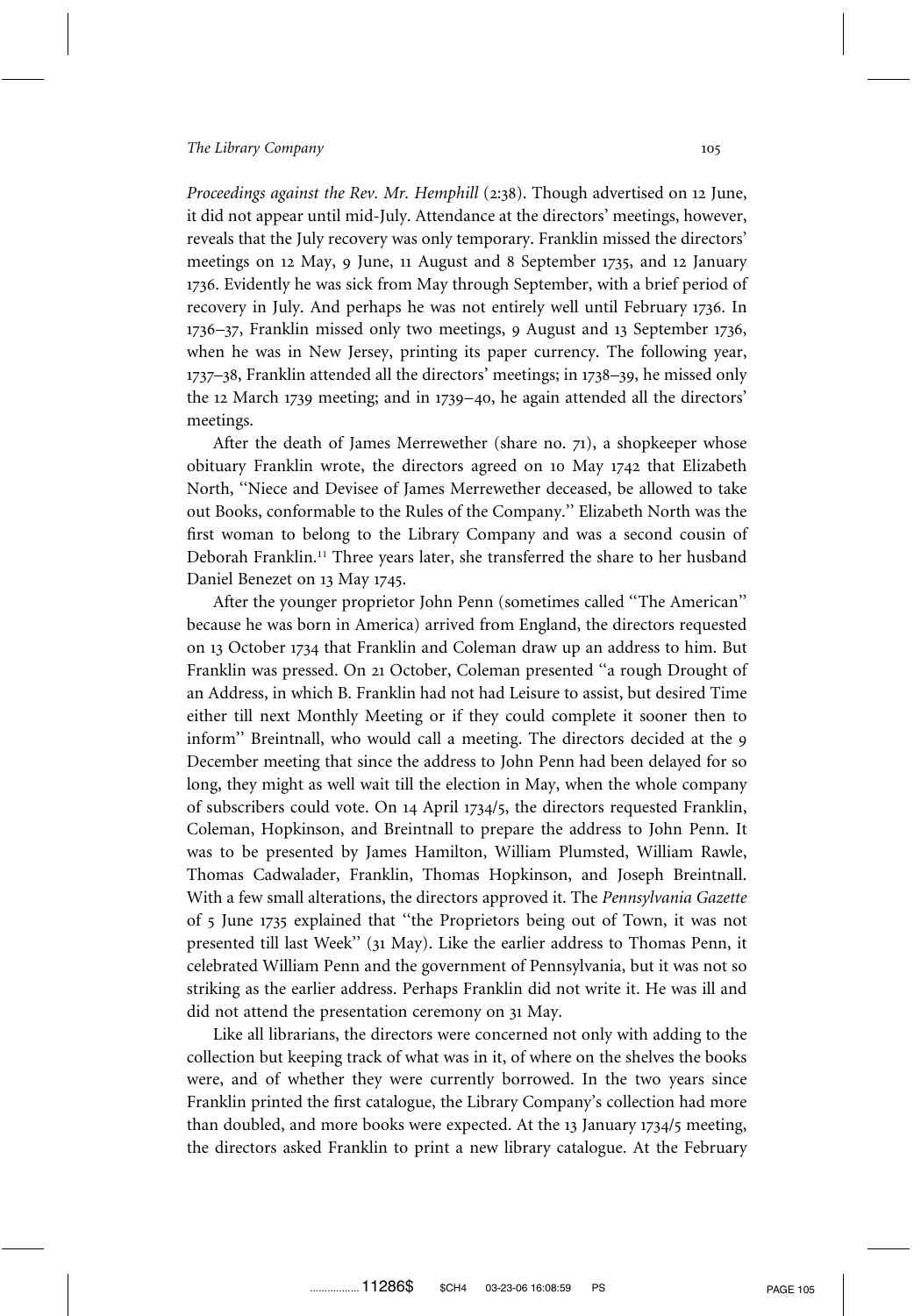meeting, the directors agreed that he should wait to print the new catalogue until the new books had arrived. Franklin reported that James Logan sent the directors his kind respects and promised a handsome present of books, two folios of which ''Mr. Logan had already delivered him.'' The directors returned their thanks. A group of directors gathered at the library on 18 April 1735 to open the trunk of new books. When Breintnall visited the Library Company on Saturday, 26 April, he found Franklin poring over the new shipment. Shortly after this time Franklin evidently printed a new brief catalogue of the books, but no copy survives. It was probably another short-title list, arranged by the size of the books. A year later on 12 April 1736, Franklin presented his bill for it.

That same day, Parsons charged the Library Company two shillings for moving the books to his home ''from Timothee's & Liquor for the Workmen at putting up the Boxes.'' At the last 1736 meeting, 13 December, the directors asked that ''B. Franklin print a number of copies of the company's constitution, that each subscriber may have one, and our friends a few.''

## **A Degree of Success**

When Franklin wrote an address to Thomas Penn from the Library Company in 1733 and when the directors composed another in 1734 to John Penn, they hoped that the proprietors would contribute land or money to the endeavor. Several years later the proprietors did. They inquired on 12 December 1737 about the trustees for a Library Company property. The directors named William Allen, Benjamin Franklin, William Plumsted, and James Hamilton. All but Franklin were Proprietary Party members and wealthy Philadelphians. On 1 May 1738, Thomas Penn gave a lot for the building site (until the Library Company had a charter, the lot had legally been given to the four individuals just named), and John Penn, who had sailed for London on 21 September 1735, sent the Library Company an air pump, an expensive scientific machine for removing or compressing air, accompanied by his letter dated London, 31 January 1737/8. The *Pennsylvania Gazette* noted on 4 May: ''Monday last the Library Company of this City had their Yearly Meeting, for the Choice of their Officers, paying their Annual Subscription, &c., when they were acquainted, That the Hon. Proprietary Thomas Penn, Esq; had presented the Company with a large and commodious Lot of Ground, whereon to build an House for their Library; and also that the last Ship from London had brought them a valuable Present from the Hon. John Penn, Esq; consisting of an Air Pump, and other curious Instruments of great Use in the Study of Natural Knowledge. Both which Donations were exceedingly agreeable to the Company, not only with respect to their Value, but as they shew a Disposition in our greatest Men to encourage the Design of Promoting useful Learning in Pennsylvania.''

With a group of close friends, a celebratory occasion, and a little wine, Franklin no doubt had a major role in what Joseph Breintnall called ''a facetious agreeable conversation'' on 8 May 1738, when the Library Company directors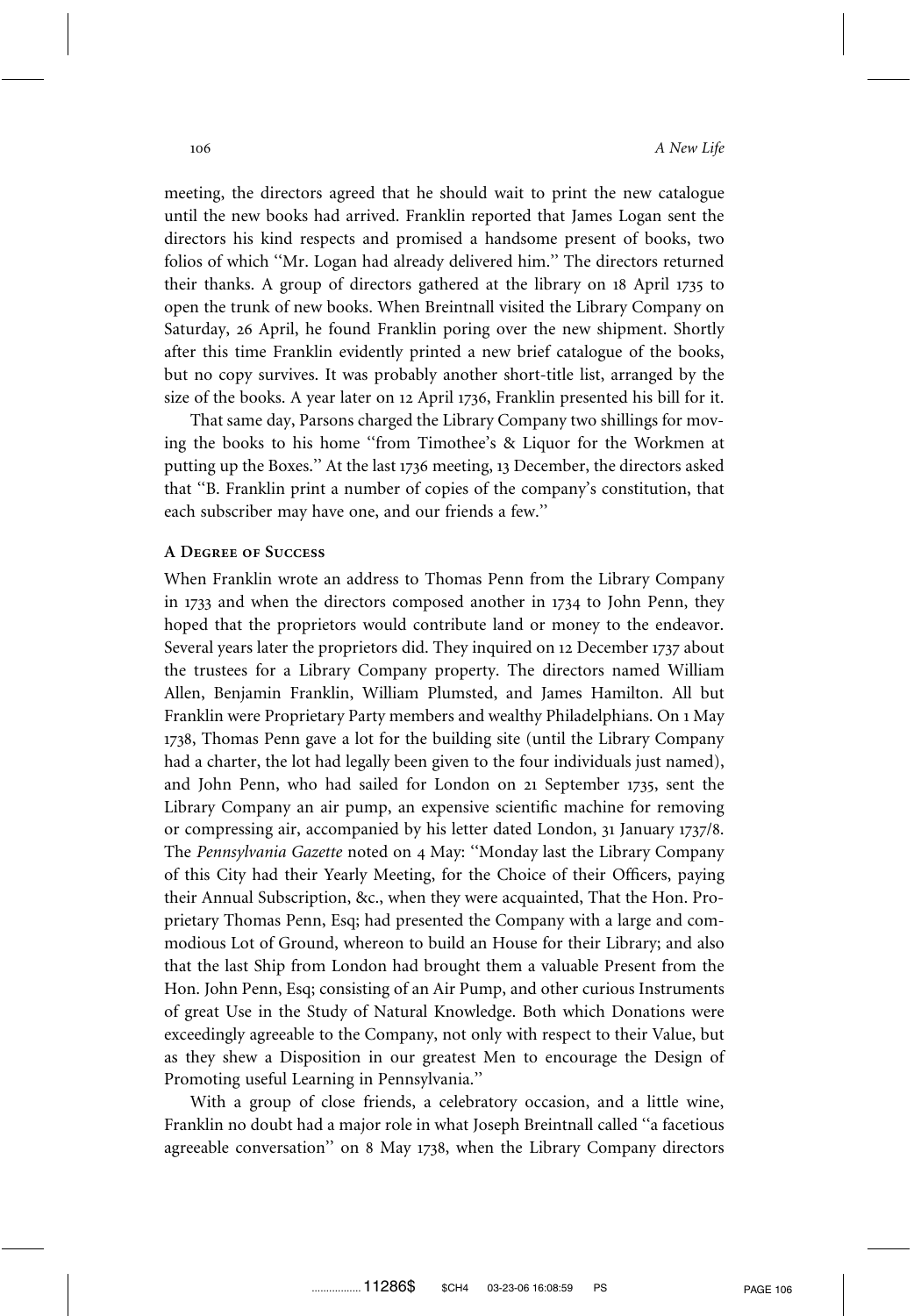celebrated the gifts. They gathered at Thomas Mullen's tavern, having invited Mr. Samuel Jenkins, who brought the air pump; proprietor Thomas Penn; Mr. Freame, the proprietor's brother-in-law; the merchant Alexander Forbes; Captain Norris; Robert Grace; the merchant Charles Willing; and James Hamilton. The proprietor Thomas Penn was supposedly engaged (as we will see in Volume 3, he did not approve of the Library Company), but all the other gentlemen, together with all the directors of the Library Company, the treasurer, and the secretary, met for dinner. Before dinner, the directors ''ordered that B. Franklin, Hugh Roberts, and Alexander Graydon meet at the Library tomorrow in the Afternoon and inspect the condition of the Books, to see which ones wanted binding and repairing, and to count the whole number belonging to the Library.'' They also appointed Franklin, William Coleman, and Richard Peters to draw up addresses of thanks to the proprietors.

Though the air pump must have come with a serviceable frame (or else it could not work), on 15 May 1738 the directors asked Franklin, Philip Syng, and Hugh Roberts to ''get a Frame & Case made with Glass Lights in the Door to receive & preserve the Air Pump with its Appendages, and to look ornamental in the Library Room.'' The committee asked the joiner John Harrison to prepare an ''ornamental'' case for it. The directors adopted a letter thanking John Penn for the air pump (8 August). At the 8 January 1739 meeting, the air pump was brought to the library room. Hopkinson and Syng, two co-experimenters with Franklin on electricity in the late 1740s and early 1750s, evidently became the local experts on the pump. On 7 May 1739 Hopkinson was paid 16 shillings ''for Quick Silver, Leather, Bladders, Oil, a Spunge &c for the Air pump''; and the silversmith Syng received 20 shillings ''for cementing Air pump Glasses and for two Keys with other necessaries towards making Experiments with the Pump.'' Harrison finished the elaborate case and was paid £10 on 20 September 1739. It more than fulfilled the directors' hopes for an ''ornamental'' case. It is the bestknown early example of Palladian Revival woodwork made in the colonies.

On 22 May 1738, the directors agreed to meet at 8:30 p.m. through August, then at 8 p.m. through October, and at 7 p.m. from November through May. They learned on 11 September that Dr. Walter Sydserfe of Antigua had donated to the Library Company the money owed him by William Alexander of Maryland. When Alexander was in Philadelphia on 2 October, he renewed the bond, promising to pay £34.6.3 sterling ''on or before the 2nd day of April next with interest.'' On 9 October 1738, the directors requested Franklin and Richard Peters to write a letter of thanks to Dr. Sydserfe. The directors sold the bond to William Allen, but Sydserfe's gift proved difficult to collect. Three years later, Alexander had still not paid. The directors heard on 9 March 1741 that Allen intended shortly to return the bond to the Library Company. At the 11 May meeting, the directors resolved to repay Allen and to put William Alexander's bond into suit. Consequently on 20 May they ordered James Morris, treasurer, to pay Allen £51.13.6, Pennsylvania currency, ''in full of his demand against the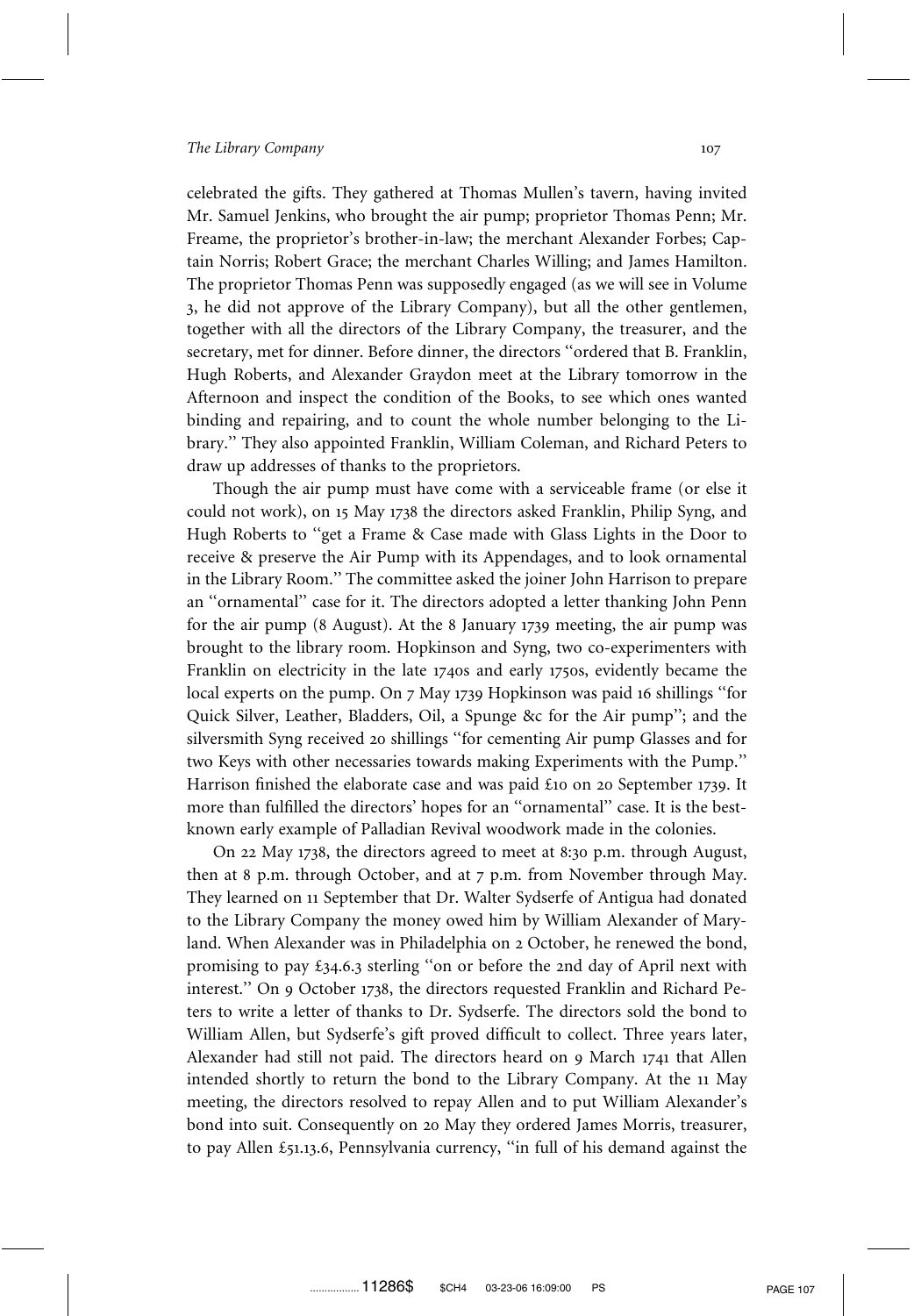Library Company of Philadelphia.'' The next meeting, 8 June, Franklin sent Alexander's bond to the Annapolis lawyer Daniel Dulany for legal action. On 14 October 1741, William Alexander finally delivered bills of exchange discharging the bond; and thereupon Franklin wrote Dulany to send it back with the costs of the suit. At the 9 November meeting, the directors ordered the treasurer to reimburse Franklin £3.15.10 for having paid Dulany.

When innkeeper John Roberts moved from High (Market) to Second Street in April 1739, the Library Company directors began meeting at his new location. On the occasions when Roberts evidently did not have a separate room available for them, the directors met at David Evans's inn (e.g., 30 April, 28 August, and 29 October 1739) at the Sign of the Crown on the south side of Market Street, two doors below Third Street.

In the minutes, Breintnall added at the end of 1738 a comment on his personal pleasure with the thriving state of the Library Company after its first seven years:

The Library Affair has hitherto been many ways fortunate. The books sent for to England have always come safe and without Damage; very few of the Books have been lost or carelessly defaced; a good agreement has for the most part subsisted in the Company, and all the Officers have proved faithfull in their several Trusts, as far as hath yet been discovered; the Library has received Benefactions from several Gentlemen and well-wishers; and increases in its Reputation. And not one Subscriber is deceased (that I have heard of) except Joseph Growdon who died the 22nd of May last. I have presumed to make this Note without Direction, because I think it will not be disapproved of, and may prove useful. Another seven years, as successful as the foregoing must shew the Library Company in a very flourishing Condition, and to be more publickly known and esteemed.

During the spate of 1739 June meetings (11, 18, and 21), the Library Company directors decided which books to purchase next. They changed their London bookseller from William Meadows to William Innys on 9 July. Peter Collinson remained their agent and dealt with the booksellers without charging the Library Company for his services. The librarian, William Parsons, demanded on 8 October that the directors raise his salary or take the books from his house and appoint another librarian. The directors valued Parsons but also thought it would be desirable to have a room for the books that was not in someone's home. Franklin promptly petitioned the Pennsylvania Assembly, ''praying (for the better Security of their [the Library Company's] Books from Fire) Leave to deposit them in a Room over one of the Offices of the State-House, till such Time as the Publick have Occasion to use the same.'' On 18 October the House considered the petition and granted permission. At its next meeting, the directors discussed the forthcoming move, including the need for new, sturdier shelves. On 7 April 1740, the Library Company moved from Parsons's home ''to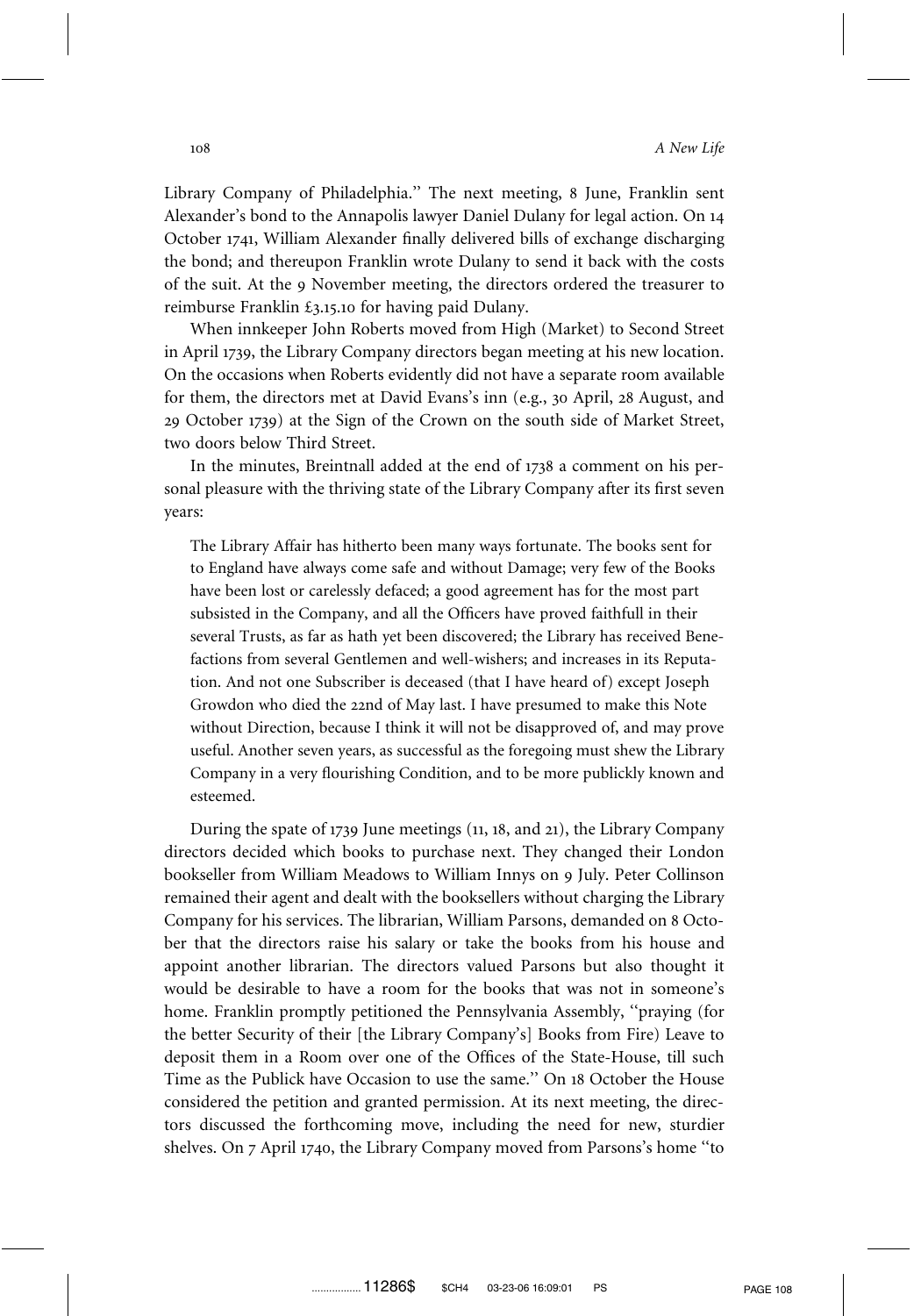the Upper Room of the Westernmost Office in the State House.'' The State House (Independence Hall) remained the Library Company's location until 1773. After Parsons's ultimatum, in addition to moving the books the directors raised his salary, and he remained librarian for another seven years.

## **Franklin's Loss of Popularity**

As the founder, Franklin received or tied for the most votes as a Library Company director until 1740, though by the late 1730s a few others were putting in almost as much time and energy as Franklin. At the ninth annual election on 5 May 1740, held in the library room of the State House, Franklin's popularity waned and he came in fifth. The directors chosen were Hugh Roberts, Thomas Hopkinson, William Coleman, Philip Syng, Franklin, Phineas Bond, Evan Morgan, Samuel Rhoads, Israel Pemberton, and Joseph Stretch. James Morris was reelected treasurer, and the directors continued Breintnall as secretary. Dr. Phineas Bond, the Quaker merchant Israel Pemberton, and Joseph Stretch were new directors; the cooper and merchant Evan Morgan, who became an assemblyman, had previously been a director (1735–37); and Alexander Graydon, William Plumsted, Robert Grace, and William Allen were replaced.

My interpretation of the election return may well be questioned. The only early meeting for which we have the actual vote was for 6 May 1754. On that occasion, five persons tied for the most votes. As secretary, Franklin recorded the voters and the officers elected. The members voting were Dr. Richard Farmer, Franklin, Joseph Stretch, John Mifflin, Michael Hilligas, Daniel Williams, Evan Morgan, Jonathan Evans, William Parsons, Samuel Shoemaker, John Smith, Hugh Roberts, Samuel Rhoads, and William Coleman—a total of fourteen. The directors chosen were Samuel Rhoads, with 14 votes; Joseph Stretch, with 14 votes; Richard Peters, 14; Thomas Cadwalader, 15; Samuel Morris, 15; Evan Morgan, 13; Philip Syng, 14; Amos Strettell, 15; John Mifflin, 15; and Benjamin Franklin, 15. Treasurer William Coleman received 14. Other persons voted for as director included Hugh Roberts, 1 vote (he also received 1 vote as treasurer); Charles Norris, 1; Samuel Sansom, 1; and Thomas Bond, 1. Evidently one member came late, after two directors (Rhoads and Stretch) had been chosen. One hundred forty-eight votes were cast for the 10 directors. If 15 voters had been present throughout the voting, 150 votes should have been cast. Whoever came late voted for only 8 of the 10 directors. If we assume that whoever came late would also have voted for Rhoads and Stretch, then 7 members would have tied for a position as director.

Indirect evidence shows that other elections were close. In the 1738 election, a number of votes must have been cast for directors who did not quite win. That fall, when director William Coleman went on a voyage, the other directors consulted the votes for the past election, found that Samuel Rhoads had the next highest number, and appointed Rhoads a director in Coleman's place (11 December 1738). Further, the 1740 voting, where Franklin came in fifth, elected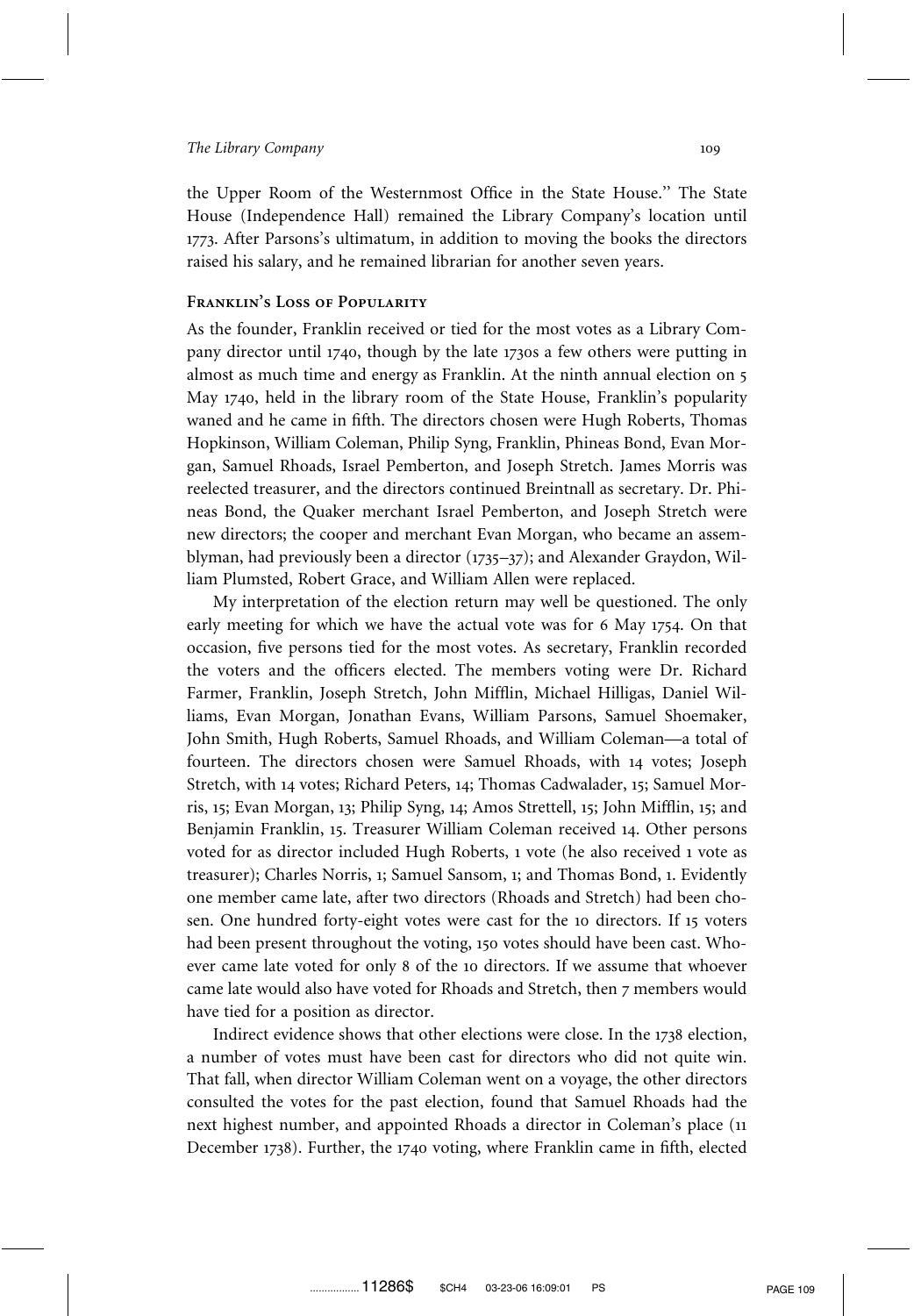four new directors (an unusual one-third turnover in leadership), whereas in some years (e.g., 1735 and 1736, and 1742–45), the same directors were continued in office. The Library Company's leadership had a major change in 1740.

Despite the lack of absolute proof, it makes sense that Franklin suffered a loss of popularity with many Library Company members in 1740. There were four good reasons, each of which will be discussed in its context elsewhere, but I will enumerate them here. First, Franklin had recently opposed the Quaker pacifist position in the assembly and organized a petition for a militia (1 January 1740). Pacifist Quakers had reason to oppose him, and most of the Library Company subscribers were Quakers, many of them pacifists. Second, the Proprietary Party had recently censured Franklin (25 January) for not printing in the *Pennsylvania Gazette* the governor's reasons for rejecting a bill. Therefore, strong Proprietary partisans, like Richard Peters, Lyndford Lardner, James Hamilton, and William Allen, probably opposed him. His close friends Thomas Hopkinson and William Parsons, though stalwart Proprietary Party members, were probably exceptions. Third, the ''gentlemen'' among the Library Company members were angry with Franklin for the newspaper exchange on closing the Dancing Assembly (1 May). And fourth, the tanners (especially Samuel Morris) resented his 1739 attempt to clean up Philadelphia's environment by moving the tanyards from the area around Dock Street. Altogether, a number of Library Company members had reasons in 1740 not to vote for Franklin.

The founder was nevertheless voted a director and attended all the 1740–41 meetings. At the 8 December 1740 meeting, the directors asked him to ''get made a Dozen of Sheep skin Covers or Cases for Folio Books to be put on them when they are lent out." At the tenth annual election, 4 May 1741, the directors remained the same as the previous year, but Franklin moved from fifth to second in the listing. At the 1742 election, Franklin was listed first, but at the 1743 election, Thomas Hopkinson was. Thereafter, in all recorded elections to 1757 (by which time Franklin knew he was going to England on Pennsylvania Assembly business), Franklin was listed first. I conclude that Franklin was the executive officer of the Library Company from its founding in 1731 to 1740, and from 1744 to 1757.

The directors agreed on 11 May 1741 to appoint the meeting time at 8:30 p.m. through August, then at 8 p.m. until November, and at 7 p.m. from November until May. William Plumsted, who had recently returned from London, delivered on 8 June 1741 a camera obscura and a double microscope, presents from proprietor John Penn. On 13 July the Library Company directors ''Ordered that Wm. Coleman, Benj. Franklin and Thos. Hopkinson be a Committee to write a Letter of Thanks to the Honorable John Penn, Esq.'' for his gift. These gifts, like his earlier donation of the air pump, showed that John Penn had an interest in science and knew that his Philadelphia friends like Thomas Hopkinson also did. What Penn, along with everyone else, did not know, was the extraordinary scientific ability of Franklin.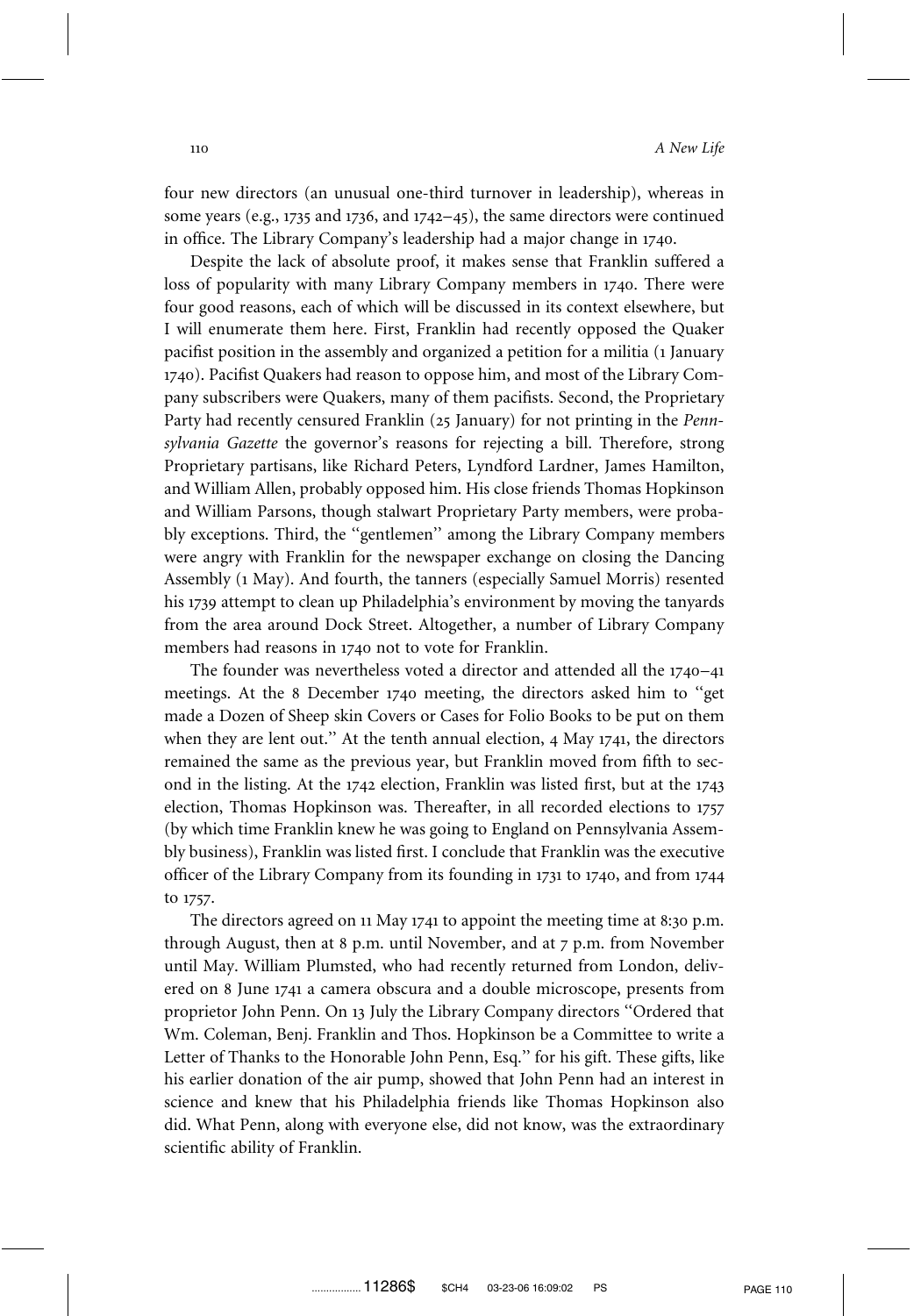### **THE 1741 CATALOGUE**

Though the librarian kept a list of the books the Library Company owned, it was convenient for the members to have a copy. The last printed list had appeared in 1735. On 9 June 1740 the Library Company directors asked Franklin to print a new catalogue. Evidently they discovered that the librarian's list of books was either confusing or incomplete. They asked on 11 August that ''William Coleman, Hugh Roberts, F. Hopkinson,<sup>12</sup> & Franklin be a Committee to make & complete a Catalogue of the Books belonging to the Library.'' On 13 April 1741, the directors requested Franklin to print two hundred copies before the election on 4 May. Either he did not have the time to do it by then or the manuscript catalogue was not yet ready because the request was not fulfilled. At the 13 July meeting, Franklin read a paper containing a brief account of the library, which he said he wrote to fill up a blank page at the end of the catalogue he was printing; the other directors approved. It concluded: ''a Share which at first was worth but 40s is now valued at 6.10s. But for this small Sum which laid out in Books would go but a little Way, every Member has the use of a Library now worth upwards of £500. Whereby Knowledge is in this City render'd more cheap and easy to be come at, to the great Pleasure and Advantage of the studious Part of the Inhabitants.'' Perhaps Franklin did not realize that the price of admission was becoming so high that it was excluding the kind of young artisans who, a decade earlier, had organized the library.

By the 10 August directors' meeting, Franklin had printed the 1741 *Catalogue*. As was often the case, he was an innovator. He gave more publication information and longer titles than appeared in most earlier library catalogues. For the times, it was a book man's catalogue. It contained 375 titles, with a single title sometimes representing numerous volumes. The major subjects continued to be history, literature, and science, with fewer volumes in theology and in foreign languages than other colonial American libraries. Though the directors purchased the standard dictionaries and grammars in Latin and modern European languages, as well as a Bible in Latin, they had purchased only four other non-English books: Cervantes' *Don Quixote* in Spanish; Grotius's *De Jure Belli* in Latin; Pascal's *Lettres provinciales* in French; and Plautus's *Comoediae*. <sup>13</sup> (All other non-English books were gifts.) Franklin, ''ravished'' by Pascal when a boy, was no doubt responsible for its purchase.<sup>14</sup> Since we know he read Cervantes and taught himself to read Spanish, he probably wanted the Library Company to purchase *Don Quixote* (A 97, 134). Though Franklin was one of the best linguists among the early members, he supported the decision to select books in English. He wrote in 1789 that ''in the Scheme of the Library I had provided only for English Books.''15

While printing the *Catalogue*, Franklin annotated several entries. Of John Locke's *Essay Concerning Human Understanding* (2 volumes), he wrote: ''Esteemed the best Book of Logick in the World.'' After the entry for *Spectator* (8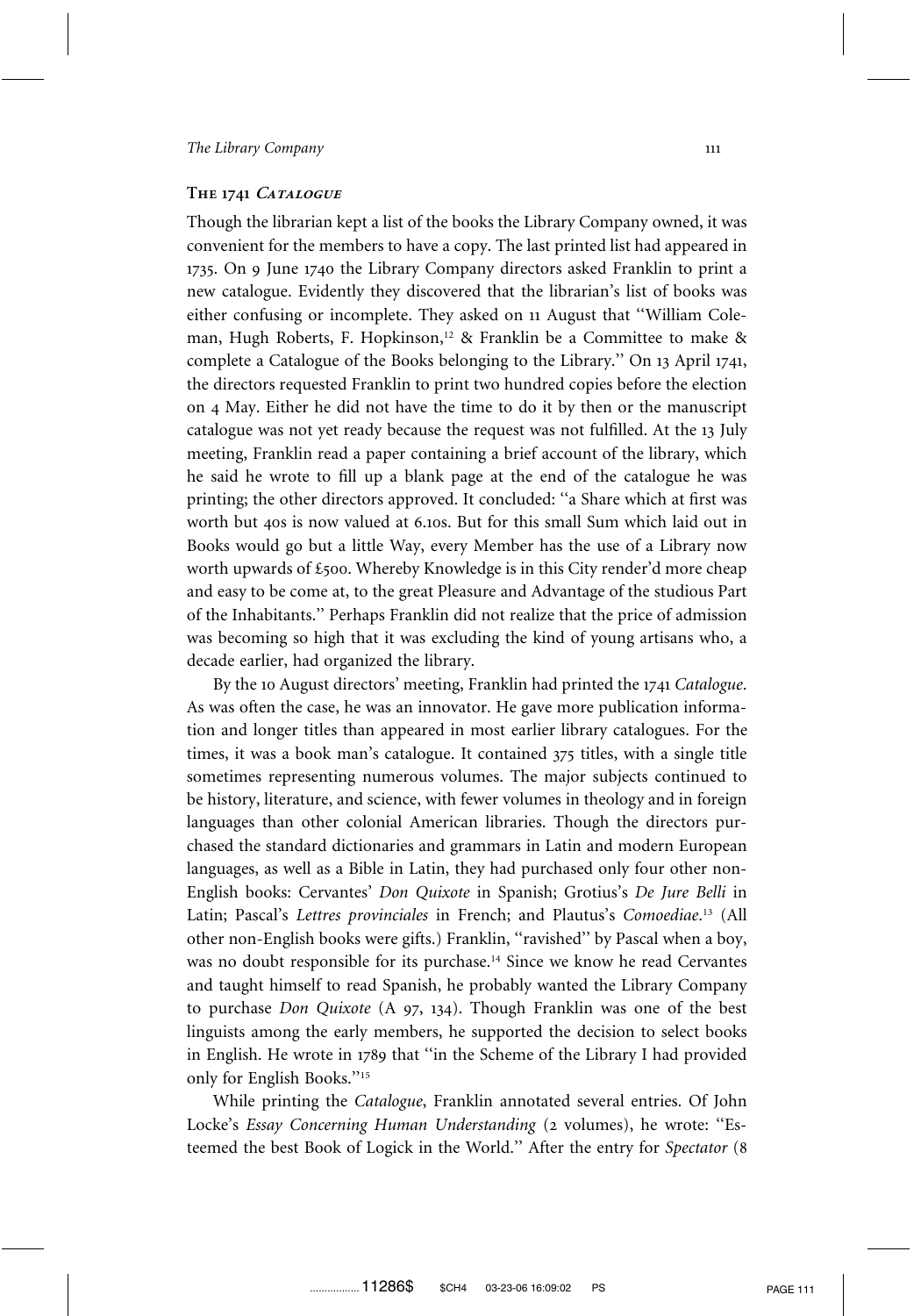volumes), *Tatler* (4 volumes), and *Guardian* (2 volumes), he added: ''Written by some of the most ingenious Men of the Age, for the Promotion of Virtue, Piety and good Manners" (*Catalogue* [1741] 30, 46). Most comments are descriptive, though some are implicitly appreciative: Of *The Practice of Perspective: Or, An Easy Method of Representing Natural Objects According to the Rules of Art*, Franklin noted, ''A Work highly necessary for Painters, Engravers, Architects, Embroiderers, &c'' (*Catalogue* [1741] 16). The inclusion of ''Embroiderers'' in that list may be a minor example of Franklin's proto-feminism. Copies of the catalogue were given to every Library Company member, and the directors voted to present a copy to each member of the General Assembly, to Peter Collinson, and to John Penn. Were the gifts to the assembly members in gratitude for allowing the library to use a room in the state house? Was it an attempt to enlist members from the assembly? It seems unlikely that the Library Company directors could hope for any funds from the legislature.

The titles of the books in the Library Company document the Whiggish influences on Franklin as well as on early American political thinking. They reinforce the impressions made by Franklin's quotations from *Cato's Letters* in Silence Dogood and by his references to Algernon Sydney and John Trenchard in the Obadiah Plainman series (1740). Most Whig classics were in the library by 1741. Surprisingly, Henry Care's compilation, *English Liberties*, was not. Franklin advertised copies in the *Gazette* on 21 March and 5 September 1734 (the latter an especially long, descriptive book advertisement); 25 November 1736; and 18 and 22 January 1739. Perhaps so many members owned their own copy that it was not greatly desired.16 John Locke's *Two Treatises of Government*, and *A Collection of Several Pieces*, both given by Franklin, were there. Locke's *Works* in a folio edition of three volumes (including of course the *Two Treatises*), like *An Essay Concerning Human Understanding* and *An Essay upon Education of Children*, had been purchased by the company. Even the translations from foreignlanguage histories, including the five titles of René Vertot's histories of other countries, ''dealt with revolution and the subversion of established monarchies.''17

The collection of English literature was among the best in the colonies in 1741. In addition to the major English periodicals, the Library Company owned the works of Joseph Addison, John Arbuthnot, Francis Bacon, William Congreve, Anthony Ashley Cooper (third earl of Shaftesbury), Abraham Cowley, John Dryden, John Gay, Matthew Prior, Nicholas Rowe, Edmund Spenser, Richard Steele, Jonathan Swift, and Edmund Waller, as well as Butler's *Hudibras*. Lesser contemporary litterateurs, like John Pomfret, Richard Blackmore, Samuel Garth, and Henry Needler (to select only those on page 50 of the *Catalogue*) were found throughout the collection. The only colonial American libraries that I am sure contained more belletristic literature were those of the Virginia litterateurs William Byrd of Westover (d. 1744) and John Mercer (d. 1768).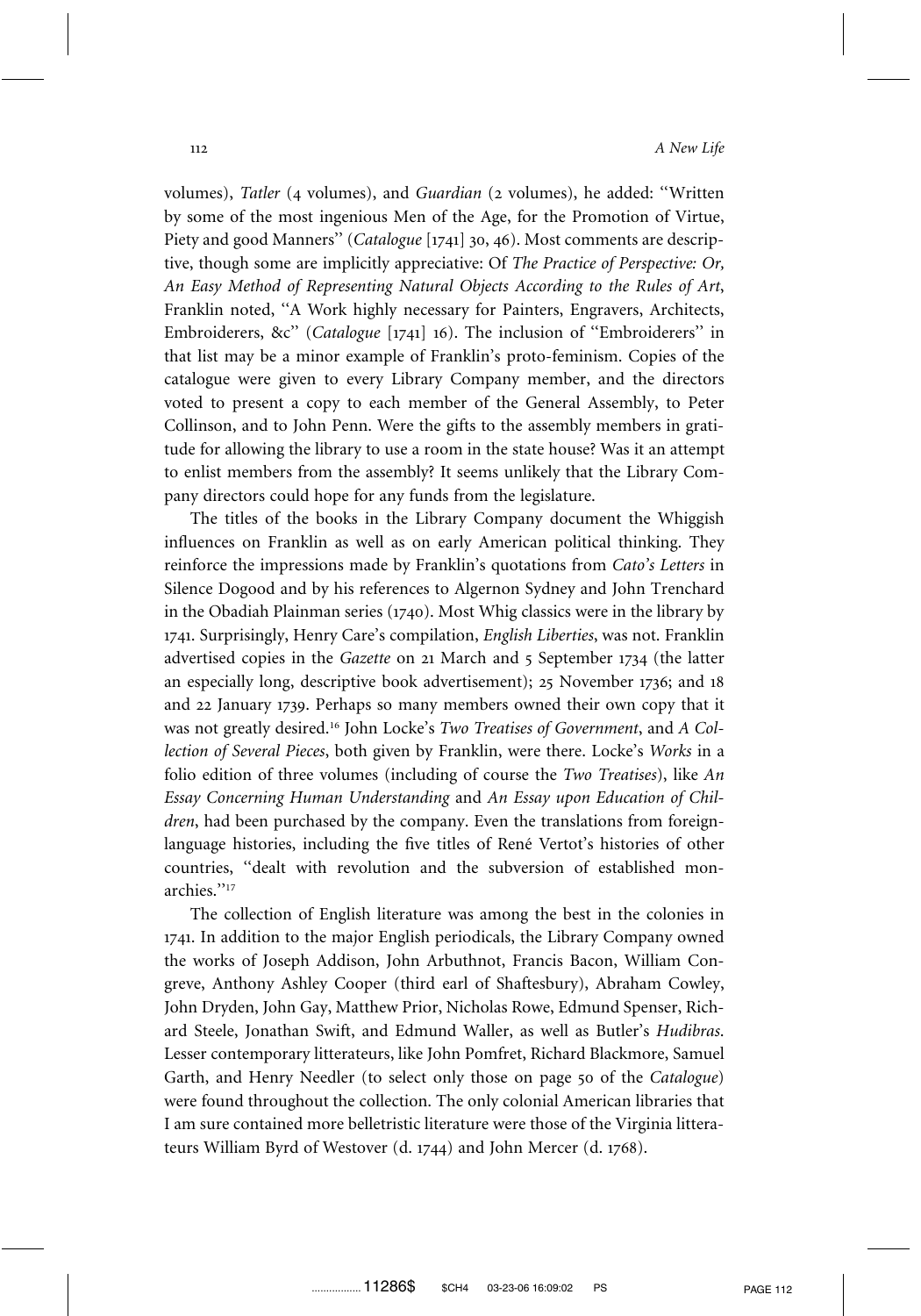## **The Charter and, Finally, the Land**

Thomas Penn's gift of a plot of ground could not be formally presented to the Library Company until it had a charter. The Reverend Richard Peters informed the directors on 21 June 1739 that the proprietors would grant a charter. The directors drafted one on 20 July 1741 and called a special general meeting to consider it on 3 August. One clause provoked dissatisfaction. It said that the members had the power to make laws for the company but that no law would be binding unless notice had been given to all members and unless one-fifth of all members were present. After one-fifth was changed to one-fourth, the draft was approved. The directors drew up a letter of thanks to the proprietors. On 8 March 1742, Israel Pemberton reported that the members who had reservations "now declared themselves satisfied." On 15 March the directors considered minor revisions to the prospective charter. They sent off the charter to Governor George Thomas, who signed it on 25 March. At the next general meeting on 3 May 1742, fifty-three subscribers showed up or sent in their proxies to sign the charter.

Franklin, Hopkinson, and Coleman were named a committee at the 10 May 1742 directors' meeting to draw up an address of thanks to the proprietors. At the next meeting, 14 June, the directors read and approved it. The address was engrossed and signed in July. The sentiments of the concluding paragraph reflect Franklin's opinions: ''The Powers and Privileges now granted us will, without Doubt, very much conduce to the Increase and Reputation of the Library; and as valuable Books come to be in more general Use and Esteem, we hope they will have very good Effects on the Minds of the People of this Province, and furnish them with the most useful kind of Knowledge, that which renders Men benevolent and helpful to one another.'' Surprisingly, the directors also referred to the political controversy between the governor and the Quaker-dominated assembly over appropriations for the war between Great Britain and Spain: ''Our unhappy Divisions and Animosities, of late, have too much interrupted that charitable and friendly Intercourse which formerly subsisted among all Societies in this Place; but as all Parties come to understand their true Interest, we hope these Animosities will cease, and that Men of all Denominations will mutually assist in carrying on the publick Affairs in such manner as will most tend to the Peace and Welfare of the Province.''

On 9 August 1743, John, Thomas, and Richard Penn acknowledged the thanks of the Library Company. The directors agreed on 14 November that ''the Addresses lately sent to the Proprietors, together with their Answer, should be printed, and Evan Morgan was desired to get Copies from the Secretary and deliver them to Mr. Franklin for that Purpose.'' At the 12 November 1743 meeting, Franklin was asked to have the title to the property on the south side of Chestnut Street transferred from the four individuals (Franklin, Allen, Plumsted, and Hamilton) to the Library Company. Thomas Penn, however, did not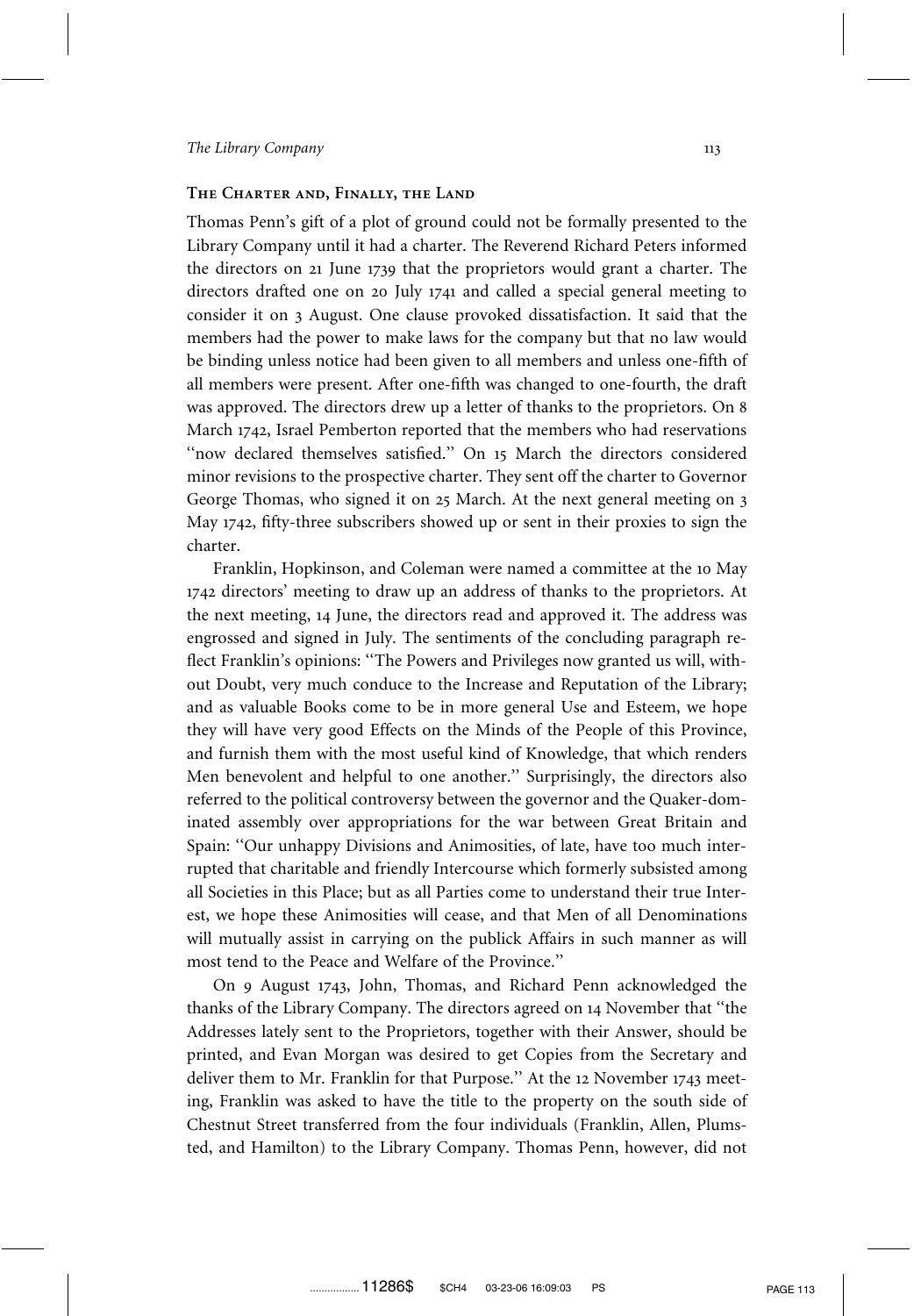make out the official patent for the lot until 12 January 1760, and the Library Company finally received it on 12 April 1762.

## **Stability**

At the annual election on 3 May 1742, the subscribers chose Benjamin Franklin, Evan Morgan, Hugh Roberts, Philip Syng, Joseph Stretch, Thomas Hopkinson, Samuel Rhoads, John Jones, Jr., Samuel Morris, and Jacob Duché as directors. William Coleman, the first treasurer (1731–33), returned to the job, replacing James Morris, who had served from 1734 to 1742. The directors reappointed Joseph Breintnall secretary. Jones, Morris, and Duché were new directors, replacing William Coleman, Phineas Bond, and Israel Pemberton. In a remarkable showing of continuity, the same 1742 slate of officers was reelected for the three following years, 1743–45.

At the 1742 annual meeting, in addition to approving the charter, the subscribers passed a series of laws confirming the company's practices. For example, they voted that ''no Person shall be admitted a Member, without the Approbation of the Directors, and paying the Value of a Share, of which a Certificate is to be given, and a Record made.'' A new law specified that the subscribers would have to pay a ''Penalty of Five Shillings for every three Months Default of making the annual Payments.'' At the meeting, the tenth annual payment was made.

Perhaps responding to the Library Company's gift of its catalogues, the assembly ordered Franklin on 13 September 1742 ''to deposit one of the new Pennsylvania law books in the Library.'' Franklin attended all the directors' meetings in 1742–43. The following year, he missed one (13 June 1743) while visiting New England. In 1744–45, Franklin missed the 9 July 1744 meeting. In 1745–46, he attended them all.

The directors noted on 11 October 1742 that some glasses of the air pump had been broken ''but no one knew how or why.'' They appointed Franklin, Thomas Hopkinson, and Samuel Rhoads ''to have the Care & Management of the Air pump & what belongs to it, & the keeping the Key of the Press.'' Franklin presented fossils on 13 December that the botanist John Bartram had collected in the Allegheny Mountains, ''in which were Shells, & Impressions of Shell fish.'' The fossils heightened Franklin's interest in paleontology and the age of the world. Franklin also told the directors that when he was ''lately at Stenton, Mr. Logan expressed a Desire of seeing the Company's Charter & their Laws; & the Directors consented the Book should be sent him, belonging to the Library, in which the said Charter & Laws were recorded.'' At the same meeting, Hopkinson said that he, Franklin, and Rhoads had inspected the air pump and its apparatus and taken an account of its glasses.

On 28 April 1743, Franklin ''exhibited his Account (from August 1741) for printing Advertisements, Blank Notices and Notes, and Catalogues, and for Paper, Parchment &c. amounting to £12.12.6.'' At the same meeting Breintnall presented Peter Collinson's letter of 24 February, in which he ''begs a Favour of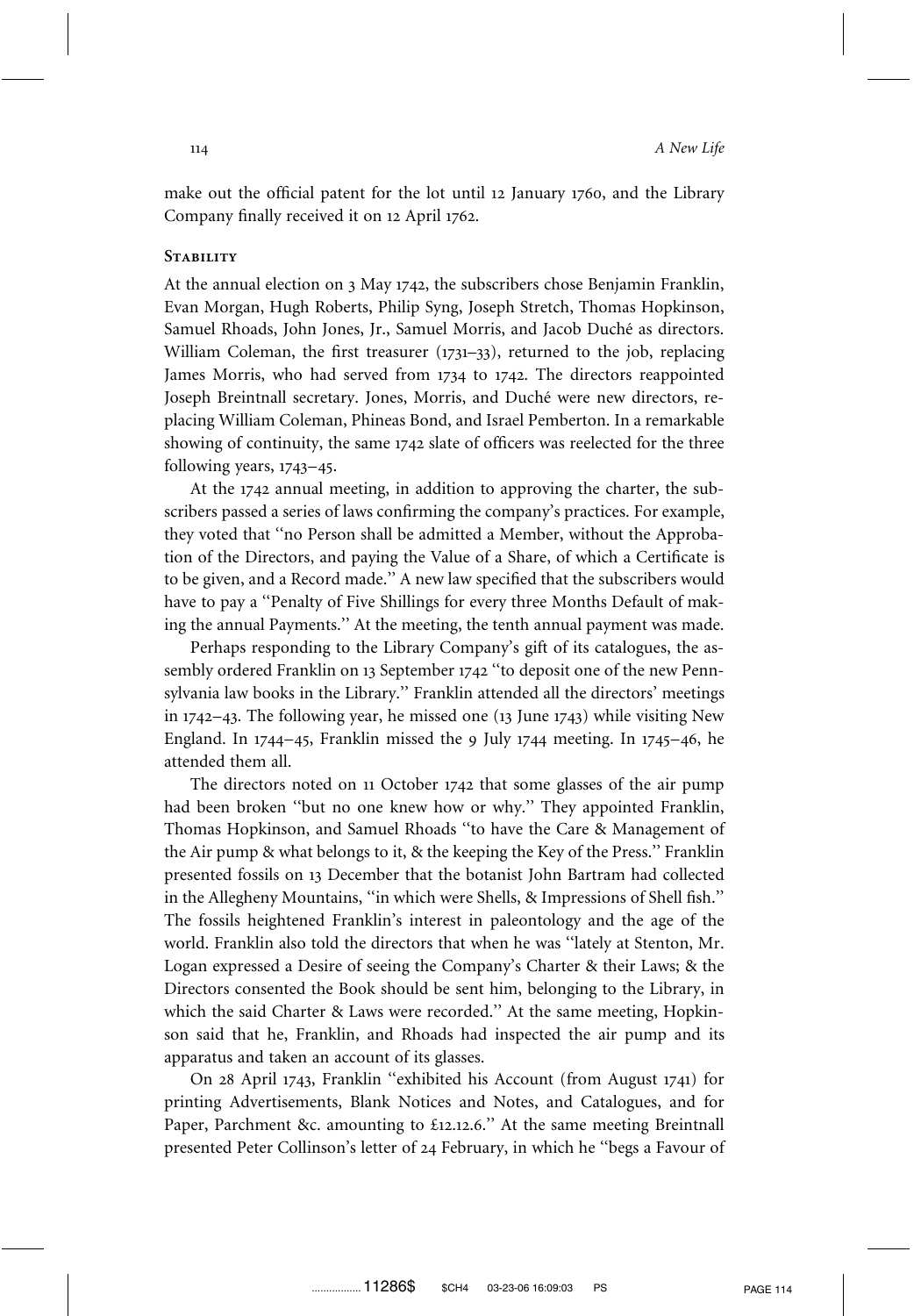the Gentlemen of the Library Company that they will admit his Friend John Bartram (of whose Desert he speaks warmly) an honorary Member, without any Expence, and to have a free Access to the Library.—The Directors immediately agreed, that as Mr. Collinson had been a Constant Benefactor to the Company (never charging them with any Commissions, and had presented them with several valuable Books) and as Mr. Bartram was also in their Esteem a deserving Man, he should have free Access to the Library.'' With this vote, the directors of the Library Company of Philadelphia, who had begun in 1730 as primarily a group of young artisans, assumed the role of patrons of learning and culture. Of course the botanist Bartram had already, through Franklin, presented the Library Company with fossils from his expeditions.

As the gifts of fossils and an air pump show, the Library Company in its early years contained a cabinet of curiosities as well as scientific instruments. Franklin added to the latter by giving a magnifying glass twelve inches in diameter to the library on 9 May 1743.

### **Gifts and Business**

Throughout its history, the Library Company of Philadelphia had benefitted from gifts, beginning with the books that Peter Collinson added to the first order in 1731 (though if one included time, effort, and money spent, Franklin would come first). The greatest eighteenth-century gift of books, however, was James Logan's library. He had decided to leave his great private library to the citizens of Philadelphia. Like Franklin, Logan was a genius who independently studied and mastered various fields. Unlike Franklin, he was a classical scholar and owned the finest private collection of classics in colonial America. He was also a superior student of higher mathematics, annotating and occasionally correcting errors in all three early editions of Newton's *Principia Mathematica*. <sup>18</sup> In the areas of science and the classics, his collection was unrivaled in America before 1750. He drew up a deed of trust on 8 March 1745, appointing Israel Pemberton, Jr., William Allen, Richard Peters, and Benjamin Franklin trustees of his library. It opened as a separate institution in 1760 but became part of the Library Company in 1793. The *Library of James Logan* (1974) by Edwin Wolf 2nd is perhaps the greatest catalogue of any colonial American library.

Though the English merchant and botanist Peter Collinson gave many gifts of considerable value to the Library Company, his most important gift arrived in the fall of 1745. It was a six-pence pamphlet. The price was so little and its importance was at the time judged so negligible that it was not mentioned in the Library Company minutes, nor recorded in the 1746 *Additions*<sup>19</sup> to the Library Company *Catalogue* of 1741. With the pamphlet, Collinson presented a glass tube to the Library Company. These two presents started Franklin, Ebenezer Kinnersley, Thomas Hopkinson, and Philip Syng on their electrical experiments, which will be described in Volume 3.

After the fourteenth annual election on 6 May 1745, Franklin presented his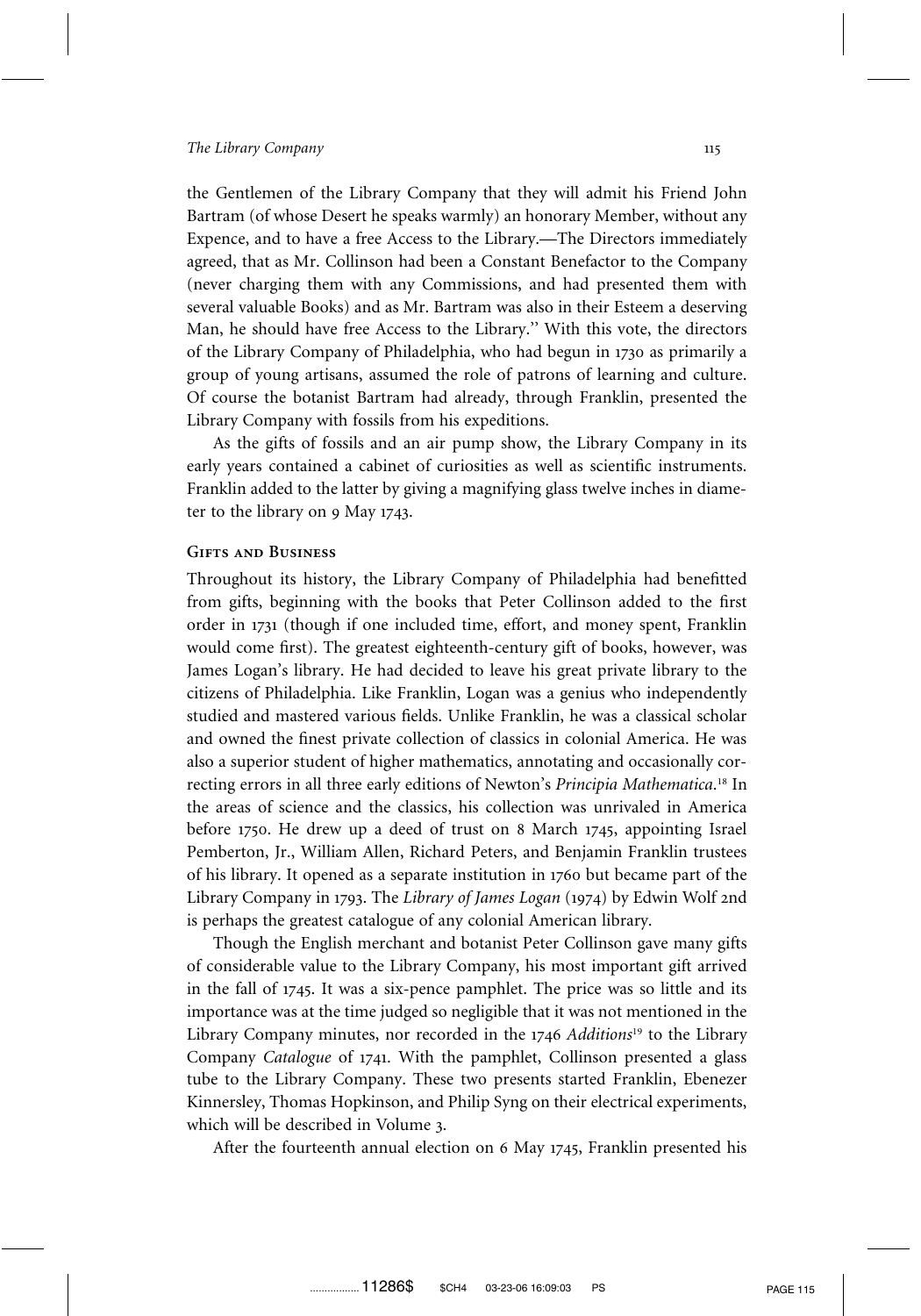charge of twenty shillings ''for printing Notices of the general Meeting for 1744 & 1745 and blank Receipts in those two Years.'' At the 8 July 1745 meeting, Franklin was asked to get from Breintnall a copy of the 1741 catalogue either ''printed or in Manuscript, to help the Directors in a new Choice of Books to be sent for.'' At the 11 and 14 November meetings, they decided what books to order. When the directors met on 13 January 1745/6, Franklin, Hugh Roberts, and William Coleman ''were appointed a Committee to revise the Rules for lending Books &c and report to the next Meeting of the Directors, what Alterations they think necessary to be made in them.'' On 14 April, the directors asked Franklin ''to draw from the Minutes an Account of the Pamphlets that ought to be in the Library.'' No such account survives.

The meeting venue changed during 1745. The 14 October meeting was the last at the Widow Roberts. Beginning with the 11 November meeting, the directors gathered at Joseph Breintnall's coffee house at the Sign of the Hen and Chickens on Chestnut Street. After Breintnall committed suicide on 16 March 1745/6, Franklin took over as secretary for the next decade. The directors continued meeting at the Widow Breintnall's. At the 5 May 1746 meeting, they ''took into Consideration, that Joseph Breintnall, late Secretary, had faithfully served the Company Yearly, without any adequate Recompence for the same, in Gratitude for which, they unanimously voted a Present of  $\pounds$ 15 to his Widow for the Use of his Family; and that his Son George shall have the free Use of the Books in the Library during Life; but that, during his Minority some Person approved by the Directors sign Notes for him.'' After the election of 1746, the directors learned that former director Samuel Norris had left the Library Company £20 in his will, the organization's first legacy.

From May 1746 to May 1748, Franklin attended all the recorded meetings (the record only goes through September 1747) except those on 10 November and 8 December 1746 when he was visiting New England. Franklin informed the directors on 5 May 1746 that the Reverend Hugh Jones, who lived nearby in Maryland, had presented a valuable book titled *Reliquiae Bodleianae* and another titled *Catalogue Universalis Libraorum in omni Facultate Linguague insignum & rarissimorum &c*. in two volumes. Joseph Breintnall's widow presented several unique gifts: two manuscript volumes he kept containing records of the weather for the previous several years, a manuscript titled ''Remarks on Grafting and Inoculating,'' and a large collection of nature prints of leaves of plants growing near Philadelphia.20

## **The 1746 <sup>C</sup>atalogue**

On 8 July 1745, the Library Company directors requested that Franklin print the charter and a catalogue of the books added since 1741, which would be supplied by librarian William Parsons. Ten months later, on 12 May 1746, the directors again asked Franklin to print the company's charter. Robert Greenway was directed on 14 July 1746 to furnish Franklin ''with a Copy of the Charter, for the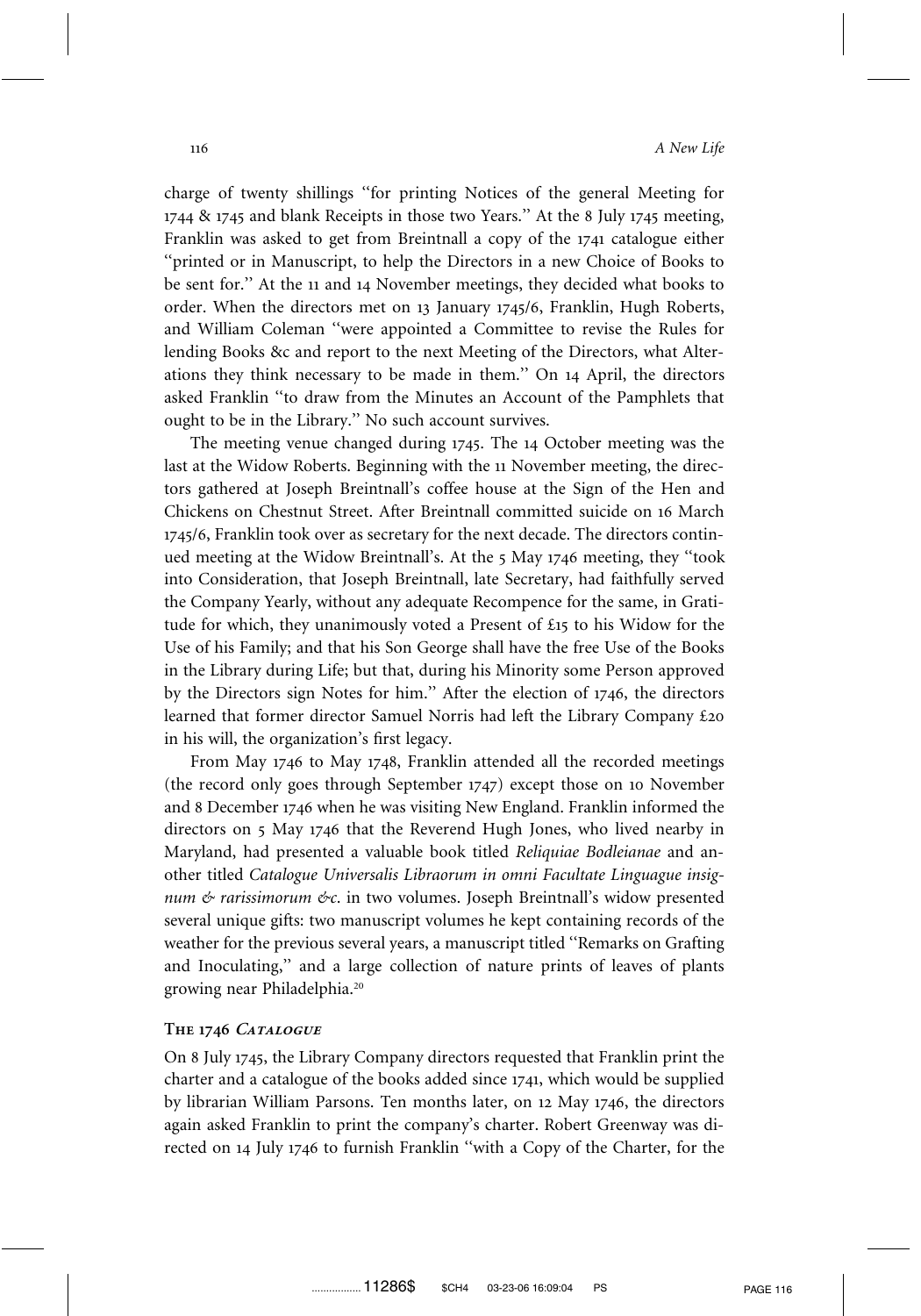Press.'' Since librarian Parsons still had not compiled the list, John Sober and Lynford Lardner were appointed to compile it. On 13 October, the directors asked that the laws of the company be printed with the charter. Perhaps after the rest of the pamphlet had been set in type, the directors requested on 9 March 1747 that the rules be added. The resulting imprint was *The Charter of the Library Company of Philadelphia* (Philadelphia: Franklin, 1746 [1747]). Franklin charged the Library Company £7.10. for ''Catalogues'' on 1 January 1746/7.

The 1746 catalogue contained more complete title entries than had the 1741 catalogue. Altogether, 187 new titles appeared, 41 folios, 13 quartos, 106 octavos, and 27 duodecimos, with many titles representing multiple volumes. Added to those in the 1741 catalogue, the Library Company now had 562 titles. Pamphlets were not listed. Franklin annotated four entries: after *An Universal History, from the Earliest Account of Time to the Present* (2nd ed., 7 volumes [London, 1740]), he wrote, "Esteemed a very judicious, elaborate, and learned Collection" (p. 4); of Jonathan Swift's two-volume *Gulliver's Travels* (London, 1726), he said, ''Being a severe Satyr and Ridicule upon the Follies, Infirmities, and Vices of particular Nations, and the Human Race'' (p. 12); after Sir Joshua Childe, *A Discourse on Trade and Money, with Its Use* (London [n.d.]), he commented, "esteem'd the clearest and best Treatise extant upon those Subjects" (p. 27); of Herodotus, translated by Dr. Littlebury (2nd ed. [London, 1720]), he wrote, ''Esteemed one of the first Authors who raised his Stile and Method above common Narration, to the Dignity of History'' (p. 13). Surprisingly, the Library Company had two copies of it. The catalogue (p. 27) recorded that Franklin gave the company an incunabulum, the *Magna Charta* (London, 1556).

As usual, the catalogue was arranged by the size of the books. The 41 folios contained a larger proportion of law books than had the 1741 catalogue. The folios concluded with two volumes of bound newspapers: ''*The American Mercury*; from its first Publication in 1719, to the Year 1746. 6 v.''; and ''*The Pennsylvania Gazette*; from its first Publication in the Year 1728, to 1747. 5 v.'' Both were gifts of Thomas Hopkinson. *The Laws of Pennsylvania* (Philadelphia: Franklin, 1742) was given by the legislature. Franklin would have been especially interested in the revised and enlarged edition of Bayle's ten-volume *Dictionary* (London, 1734).

Franklin was probably responsible for ordering at least four of the thirteen books in quarto: *The Koran or Alcoran of Mohammed* (London, 1734); the threevolume *Philosophical Works of . . . Robert Boyle* (London, 1738); *An Enquiry into the Morals of the Antients* (London, 1737); and *A Course of Experimental Philosophy*, by J. T. Desaguliers (London, 1732).

Of the 106 books in octavo, those with special significance for Franklin included John Pointer, *A Rational Account of the Weather [with] the Cause of an Aurora Borealis* (2nd ed. [1738]); the four-volume *Works of the Hon Robert Boyle* (1699); Benjamin Martin's *New and Compendious System of Opticks* (London, 1740); Père du Halde's four-volume *History of China* (London, 1741); Humphrey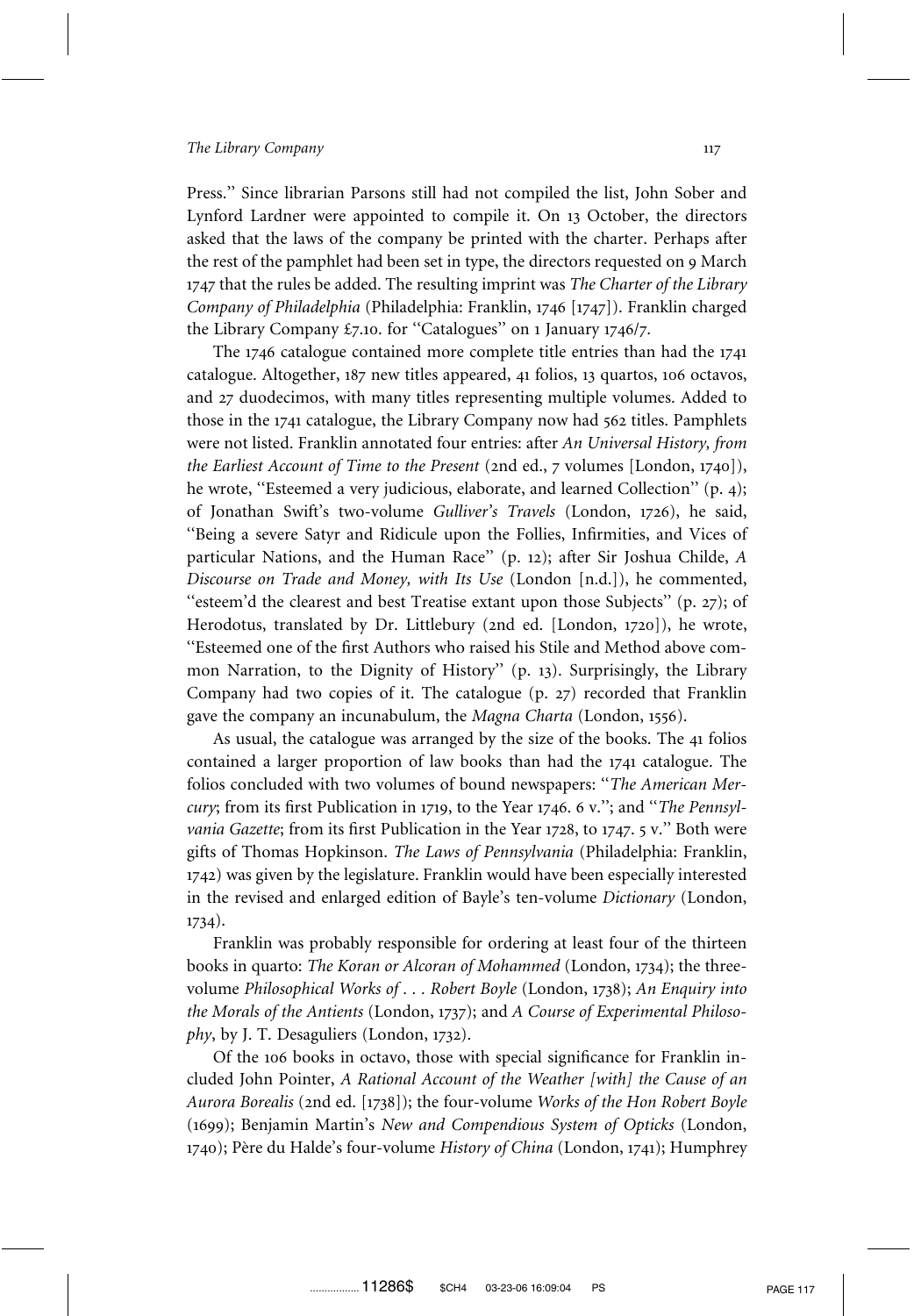Bland's *Treatise of Military Discipline* (London, 1740), which Franklin excerpted in his *General Magazine* in 1741, and which he partly reprinted as a pamphlet in 1746 and again in 1747; Sir John Floyer's *History of Cold Bathing, Antient and Modern* (London, 1732); Bishop Fleetwood's *Chronicon Pretiosum; or an Account of English Gold and Silver Money* (London, 1745); Henry Baker's *Microscope Made Easy* (London, 1742), and Baker's *Attempt towards a Natural History of the Polype* (London, 1743), which Franklin used in his article on the microscope in *Poor Richard* for 1751. One entry contains three works by James Logan that Franklin printed: M. T. Cicero's *Cato Major* (Philadelphia: Franklin, 1744); *Charge Deliver'd from the Bench to the Grand Inquest* (Philadelphia: Franklin, 1736); and *Cato's Moral Distichs, Englished in Couplets* (Philadelphia: Franklin, 1735).

Among the twenty-seven books in duodecimo there were Joshua Gee's *Trade and Navigation of Great-Britain Consider'd* (London, 1738), which Franklin cited in the 5 January 1731 *Gazette* (it was first published in 1729); and an English translation (hopefully not the ''poor one'' he read as a boy) of his childhood favorite, Pascal's *Les Provinciales; or the Mystery of Jesuitism* (2nd ed. [London, 1658]). In addition to these volumes, the scientific works and the Americana would especially have appealed to him. Among the latter was an imprint by his South Carolina partner Lewis Timothy, *A True and Historical Narrative of the Colony of Georgia* (Charlestown: Timothy, 1741). One puzzle in the 1746 catalogue is *An Account of the Shipwreck of Robert Barrow, and Others, on the Coast of Florida, and Their Deliverance; by Jonathan Dickenson [*sic*], One of the Persons Concern'd* (Philadelphia, 1730). This is an edition of Jonathan Dickinson's *God's Protecting Providence* (1699), but no 1730 edition is known. Franklin reprinted it in 1736. No copy of that edition is extant, but the advertisement (1 April 1736 *Gazette*) used the standard title *God's Protecting Providence* and called it ''The Second Edition.'' Had there been a previous ''second edition'' published in Philadelphia, Franklin would have known it. The date 1730 is probably an error for 1736, and the title in the 1746 *Catalogue* described the exciting contents instead of reproducing the actual title. The entry probably refers to the lost Franklin 1736 imprint.

# **Later History**

The Library Company of Philadelphia inspired the founding of similar institutions in Philadelphia, the surrounding area, and other colonies. John Bartram reported to Peter Collinson on 21 June 1743 that another library had started in imitation of the Library Company in Darby, Pennsylvania.<sup>21</sup> In 1747 the Redwood Library in Newport, Rhode Island, and the Union Library Company in Philadelphia were founded. Two more Philadelphia libraries started in 1757, the Association and Amicable Libraries. All these and other colonial American libraries were inspired by the Library Company, and the three additional Phila-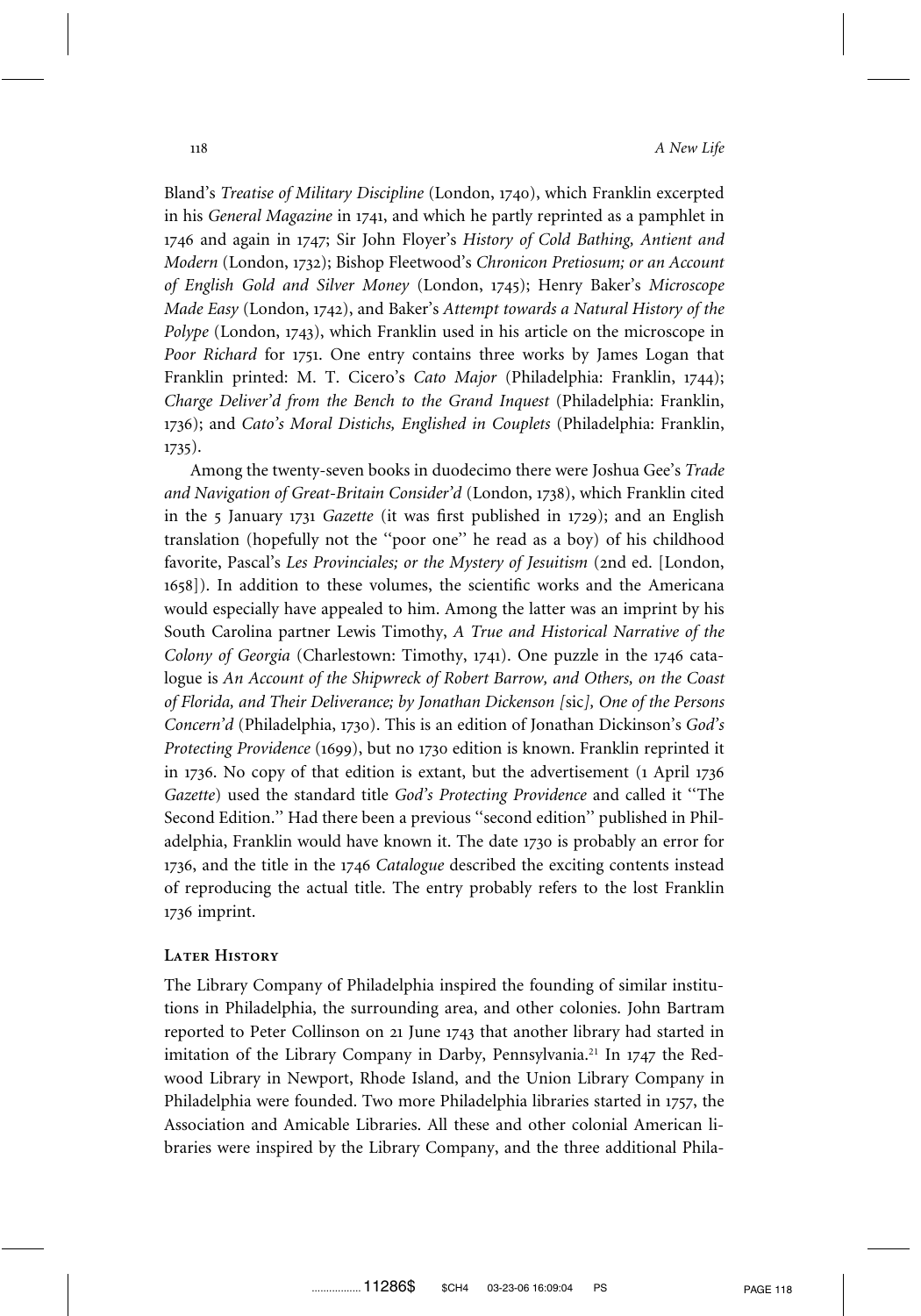delphia libraries (the Union, Association, and Amicable) merged with the Library Company in 1769.

When the Philadelphia libraries merged, the Library Company gained an influx of new members. They were welcome because membership in the Library Company had not been increasing. The founding members paid £2 to join and every year thereafter paid ten shillings. To match what the existing members had paid, the price to new members went up by ten shillings every year, reaching £10 in May 1748. The increasing cost of admission meant that fewer persons could afford to join. That was the primary reason that three new libraries started in Philadelphia during these years. By 1765, admission was £20, and no new members had joined in four years. The 1765 directors realized that the high price hindered the company's growth, and they voted to cut the cost of admission in half. Within a few months, the Library Company gained fourteen new members. In the future, as the cost of admission grew, the directors voted further reductions.

Franklin was continuously voted a director from 1731 to the 3 May 1757 election. By then he knew he was going to London during the following year; therefore the election of 1756 was the last time he stood for office. He had been a director for a quarter of a century. For his last year in office (1756–57), the other directors, together with their terms of office, were the following: Philip Syng (24 years as director); Evan Morgan (19 years); Samuel Rhoads (18 years); Samuel Morris and Joseph Stretch (both 15 years); Thomas Cadwalader (12 years); John Mifflin (11 years); and Richard Peters and Amos Strettell (both 7 years). It was William Coleman's eighteenth year as treasurer, Benjamin Franklin's eleventh as secretary, and Robert Greenway's twelfth as librarian. The stability of the directors, secretary, treasurer, and librarian was a major reason for the Library Company's success.

# **The Library Company in the <sup>A</sup>utobiography**

The paper upon which Franklin wrote the holograph manuscript of the *Autobiography* provides evidence concerning his literary intentions and his 1771 feelings about the Library Company.<sup>22</sup> He wrote the manuscript on folio sheets (each folded to make four pages) through manuscript page 84. He was at the end of his stay with Jonathan Shipley, the bishop of St. Asaph, and had to return, probably the next day, to London, where he would not have time to continue writing the story of his life. So he took up a single leaf (one half of a folio sheet, containing only two pages). Evidently he planned to conclude his writing within two pages. (An alternative but unlikely explanation is that he had used up all the full sheets of paper on hand and had only half leaves left.) The last full sheet he had written described his hardships and gradual success as an independent printer in Philadelphia. At the very end of page 84, he introduced the next topic, his marriage to Deborah Read. He probably hoped to deal with it in one page and with the following topic, the Library Company, in one more page. These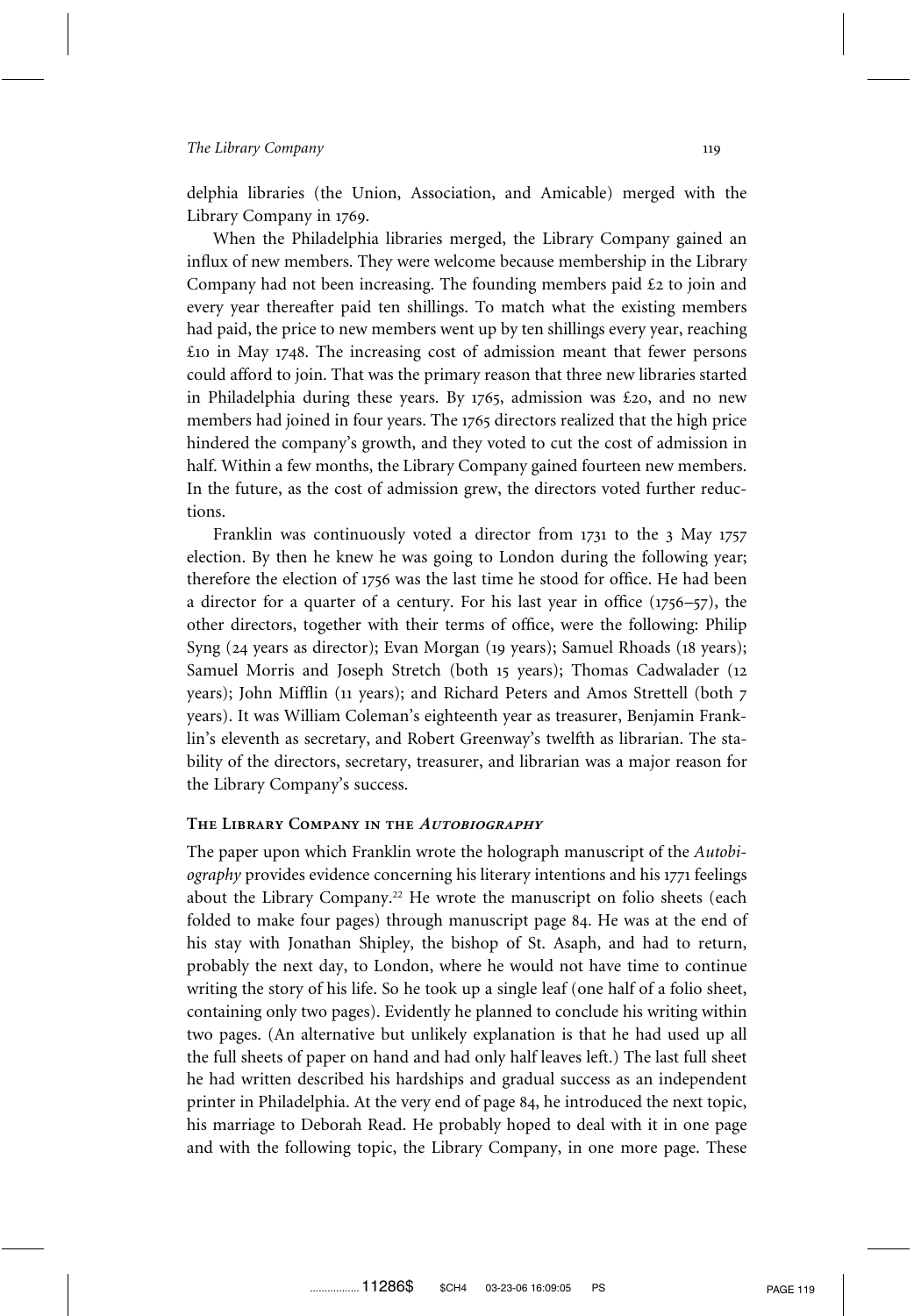two topics appear in sequence in the ''Outline'' for the autobiography (A 203), and they conclude part 1 of the book. It was a logical place to stop writing, not only because his time had run out but also because he had brought his biography through his youth and early manhood, through all his most formative years, and to the point where he was established in life with a wife, a business, and his first public project.

But Franklin was not quite finished when he exhausted the space on manuscript page 86, the end of the half leaf of paper. The concluding sentence was "his was the Mother of all the N American Subscription Libraries now so numerous.'' He wrote ''It'' and then took up another leaf (not another full sheet) and finished the sentence: ''is become a great thing itself, and continually increasing.'' He added a dash or flourish—a symbol that he often employed at rhetorical conclusions in his manuscripts.23 Evidently he intended, if only for a second, to end part 1 of the autobiography there. He was, however, unsatisfied with that closing, and so he added another sentence about the significance of the libraries: ''These Libraries have improv'd the general Conversation of the Americans, made the common Tradesmen & Farmers as intelligent as most Gentlemen from other Countries, and perhaps have contributed in some degree to the Stand so generally made throughout the colonies in Defence of their Privileges.''

These words conclude part 1. The final sentence opened up the focus and provided a definite sense of an ending. Franklin had shifted his perspective from the nitty-gritty details and particular circumstances (which characterize the usual point of view in the *Autobiography* and are part of the sense of texture and dense Lockean reality the book conveys) $24$  to a time-spanning and worldspanning view recalling the Stamp Act and subsequent and ever-growing tensions between America and England. Though the story of his life has only been brought down to his twenty-fifth year, 1731, the references in the final sentence bring the situation down to the present time in which he was writing (1771) and to the great, unresolved, and ever more threatening conflict between Britain and its colonies.

The last sentence was also a fitting closure because of the explicit and implicit attitudes conveyed. Franklin began by implying that Americans have benefitted from the libraries and that the improvement was reflected in their ''general conversation.'' The philosophy underlying the statement implied that the majority of people will "improve" in ideas and learning if they have the opportunity. It conveyed an egalitarian and a positive, even optimistic, view of humanity. Second, he said that the libraries have made the ''common Tradesmen & Farmers as intelligent as most Gentlemen from other Countries.'' The Americanism is anti-aristocratic and egalitarian.

The use of the word *intelligent* is especially interesting, for its primary meaning is not knowledge of books and ideas (listed only third in the unabridged *Oxford English Dictionary*) but instead ''having the faculty of understanding.''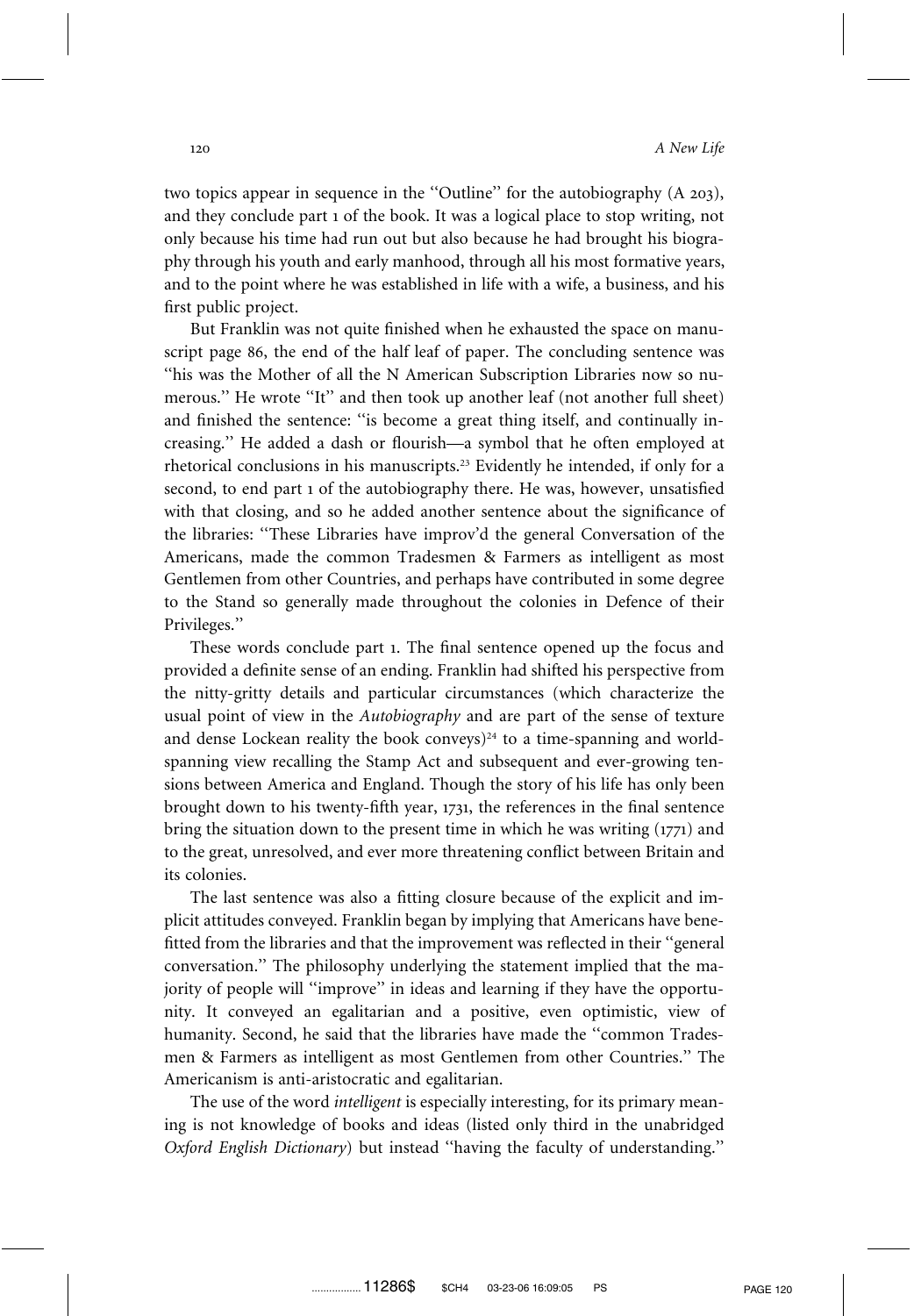Franklin, a literary genius sensitive to denotations as well as connotations of words, was asserting that no difference existed between the ''common Tradesmen & Farmers'' in America and ''most Gentlemen'' in other countries. The America that Franklin portrayed in the *Autobiography* was comparatively classless. The reality, of course, was different. In America, as in England and Europe, the social structure was hierarchical. Gentlemen sent for laborers and craftsmen (including printers like Franklin) when they had business for them. Ordinary people were automatically supposed to defer to gentlemen (for example, to step off a narrow paved path into the mud when they met). But times were changing, especially in America—and even more so in the imagination of Franklin. Wealth and family had been attacked and discredited as the basis for social distinction. What remained for most thoughtful students of social organization in the eighteenth century was not just acquired ability but a profound difference in the degree of ability. The faculty of intelligence was supposed to distinguish the upper from the lower classes.25

Franklin, however, attacked the supposed distinction. There is no difference in ability, in fundamental intelligence, he says, between the ''common Tradesmen & Farmers'' and ''most Gentlemen.'' Thus he annihilated the basis of social hierarchy as it commonly existed in the Enlightenment—and in the beliefs of almost all of his fellow members of the Third Realm. In a letter to Lord Shelburne, England's prime minister during the peace treaty negotiations in 1782, Franklin's friend Benjamin Vaughan explained his radical attitudes toward class and intellectual differences: Franklin ''thinks that the lower people are as we see them, because oppressed; and then their situation in point of manners, becomes the reason for oppressing them.'' Jefferson's advocacy of a natural ''aristoi'' in his letter to John Adams of 28 October 1813 was more typical of the members of the Third Realm. Franklin, however, implied that America is the land of democracy and achieved opportunity because the ''common'' Americans have reached the intellectual level achieved by ''most Gentlemen'' in England or Europe. Franklin's visionary Republic of Letters was a world more democratic, less elitist, than Hume's or Jefferson's. Franklin's Third Realm became, of course, the wave of the future, though it may perhaps never be entirely fulfilled.<sup>26</sup>

The difference between Americans and the English people reminded him of their political differences and of the Americans' revolutionary stand from the time of the Stamp Act ''in Defence of their Privileges'' to 1771. The sentence suggested that republican principles are synonymous with knowledge. Learning will naturally convince the student that the rights and liberties (or ''Privileges'') of the people are fundamental principles that must be defended and upheld. Learning, Franklin implied, will necessarily lead to belief in a democracy.

Thus the conclusion of part 1 achieves the sense of an ending not only by enlarging the perspective from a confined, limited, Lockean reality in place and time to a global perspective, but also by making the final sentence resound with meanings, significance, and implications. Had Franklin never been able to re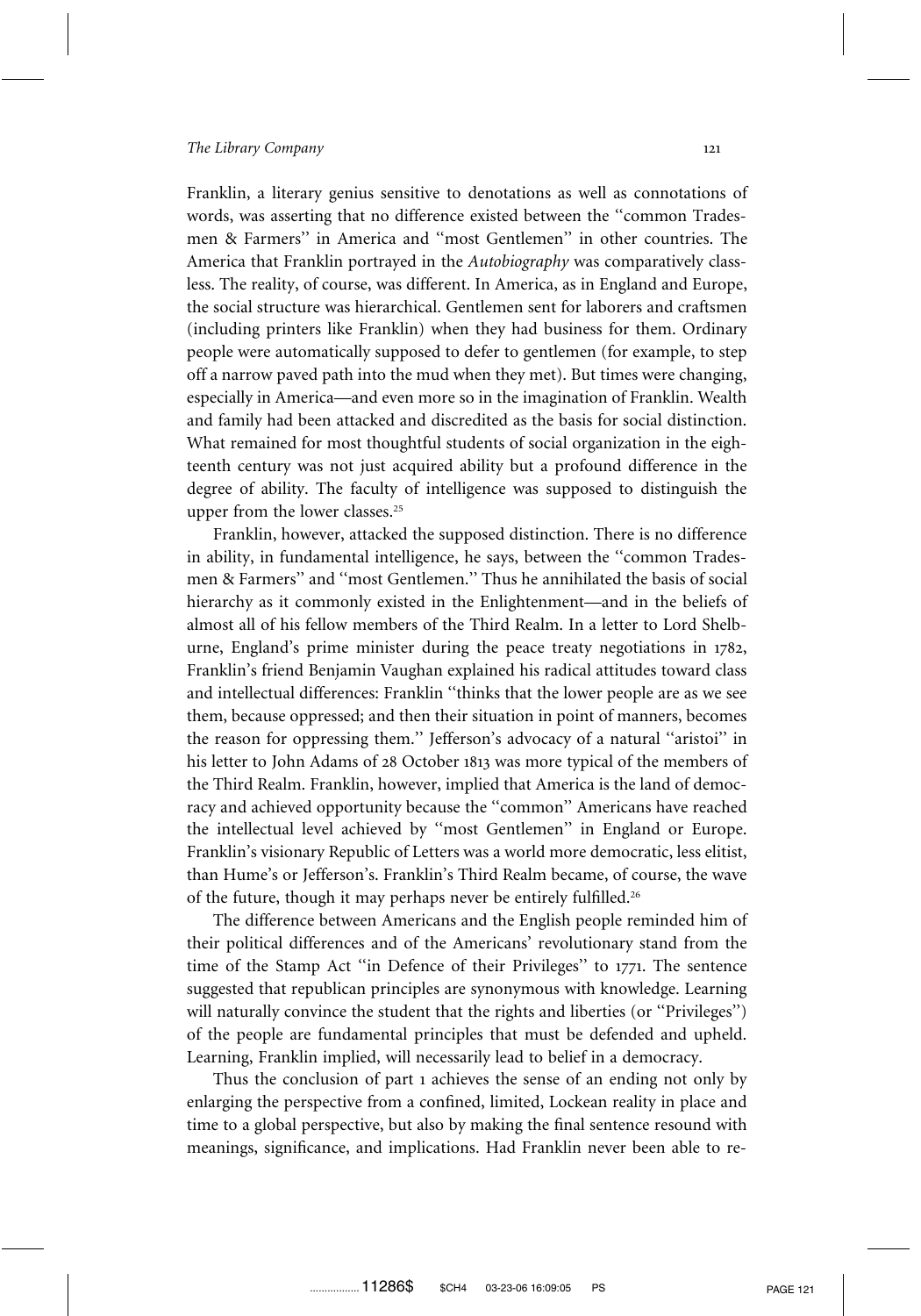turn to the *Autobiography*, part 1 alone would have survived as a consummate work of art.

## **Conclusion**

According to Franklin, the Library Company was responsible for major changes in American society and thought: ''The Institution soon manifested its Utility, was imitated by other Towns and in other Provinces, the Librarys were augmented by Donations, Reading became fashionable, and our People having no publick Amusements to divert their Attention from Study became better acquainted with Books, and in a few Years were observ'd by Strangers to be better instructed and more intelligent than people of the same Rank generally are in other Countries'' (A 74). Franklin's friend Jean Baptiste Le Roy wrote Abbe´ Claude Fauchet after Franklin's death about the influence of the Library Company, pointing out that similar ones were formed in imitation of it, and concluded that Franklin was ''not only . . . the founder, but, as it were, the schoolmaster of American independence.''27

Franklin believed that the Library Company was a major factor in his own development, affording him ''the Means of Improvement by constant Study, for which I set apart an Hour or two each Day.'' He thereby managed to make up ''in some Degree the Loss of the Learned Education my Father once intended for me.'' Reading and study were his only recreations. He recorded that he ''was in debt for my Printing-house, I had a young Family coming on to be educated, and I had to contend with for Business two Printers who were establish'd in the Place before me. My Circumstances however grew daily easier: my original Habits of Frugality continuing.'' Franklin cited his father's frequent quoting of Solomon: *Seest thou a Man diligent in his Calling, he shall stand before Kings, he shall not stand before mean Men*, thereby attributing the virtue of industry not only to his father but also to the Christian tradition (A 75).

The literary historian Larzer Ziff has called ''the *social* advantages that adhere to the possession and reading of books'' a prominent theme in the *Autobiography*. He claimed that books were Franklin's ''passport to social and thence to commercial and political advancement.''28 I agree, though I would place greater emphasis on the connection that Franklin makes between books, learning, and egalitarianism. The social advantages were a by-product. The availability of books and the possibility of self-education meant that the common man did not automatically have to be satisfied in the roles he found himself by birth and early training. Franklin hoped that education could transform the hierarchical world in which he had been born into one where persons could create themselves. He wrote in his *Autobiography* that the availability of self-education through books made the American ''common Tradesmen & Farmers'' as intelligent as most Gentlemen from other Countries. He also linked education with a belief in political rights, adding that the availability of books ''perhaps . . . con-